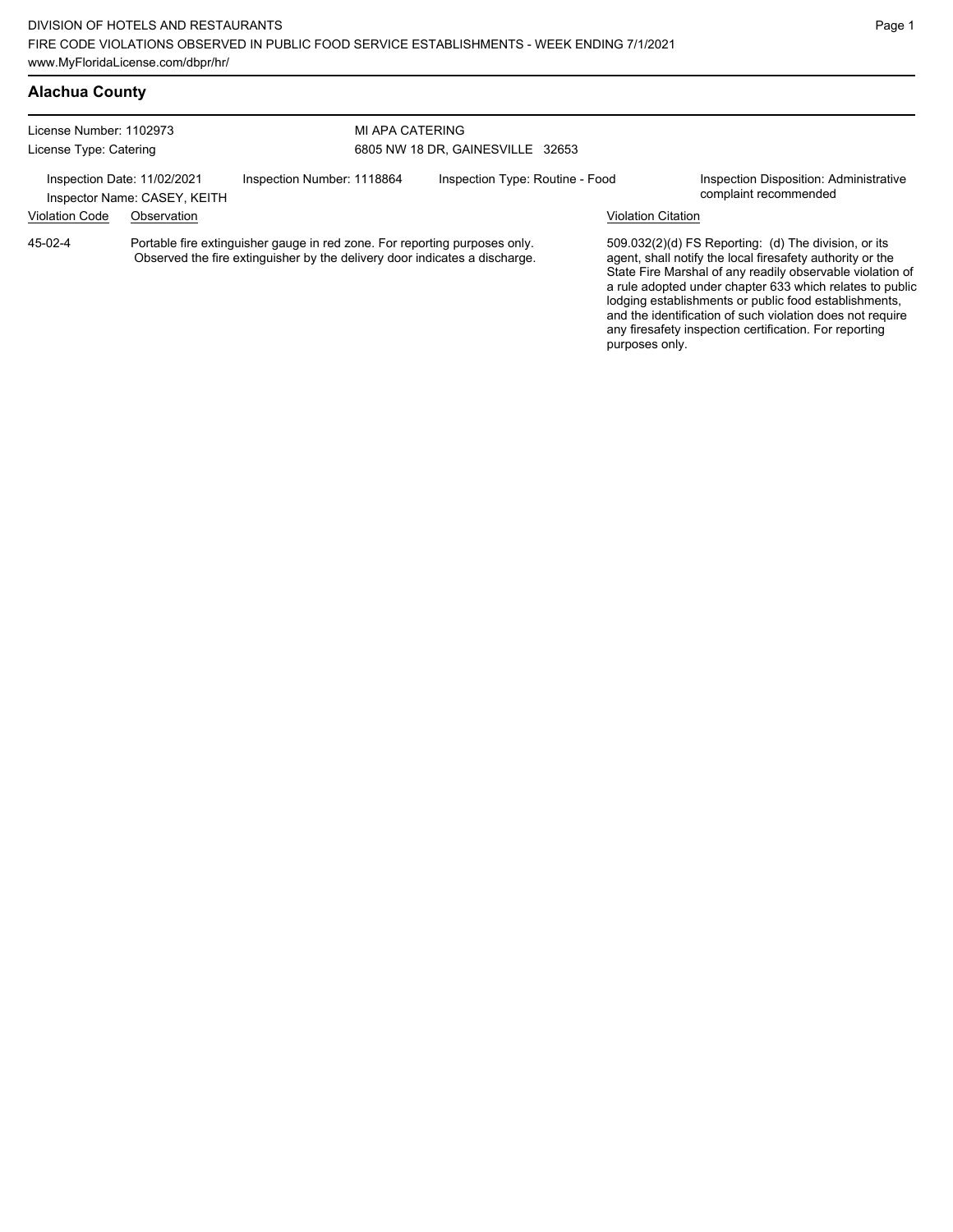#### License Number: 1305821 License Type: Permanent Food Service SSPCB HOSPITALITY LLC 12513 FRONT BEACH RD, PANAMA CITY BEACH 32407 Inspection Date: 11/01/2021 Inspection Number: 3098201 Inspection Type: Routine - Food Inspection Disposition: Inspection<br>Inspector Name: I YNN NICKOLAS Inspector Name: LYNN, NICKOLAS Violation Code Observation Violation Citation No current insurance inspector boiler report or boiler certificate available for boiler. For reporting purposes only. 4 boilers exceed 400,000 BTU's. 61C-1.004(10) FAC Reporting: (10) Heating and ventilation - The heating and ventilation system shall be kept in good repair or be installed to maintain a minimum of 68 degrees Fahrenheit throughout the building. The insurance inspectors boiler report is required annually for power boilers and high 48-01-5

pressure/high temperature boilers and biannually for low pressure steam or vapor heating boilers and shall be posted in the boiler room. For reporting purposes only.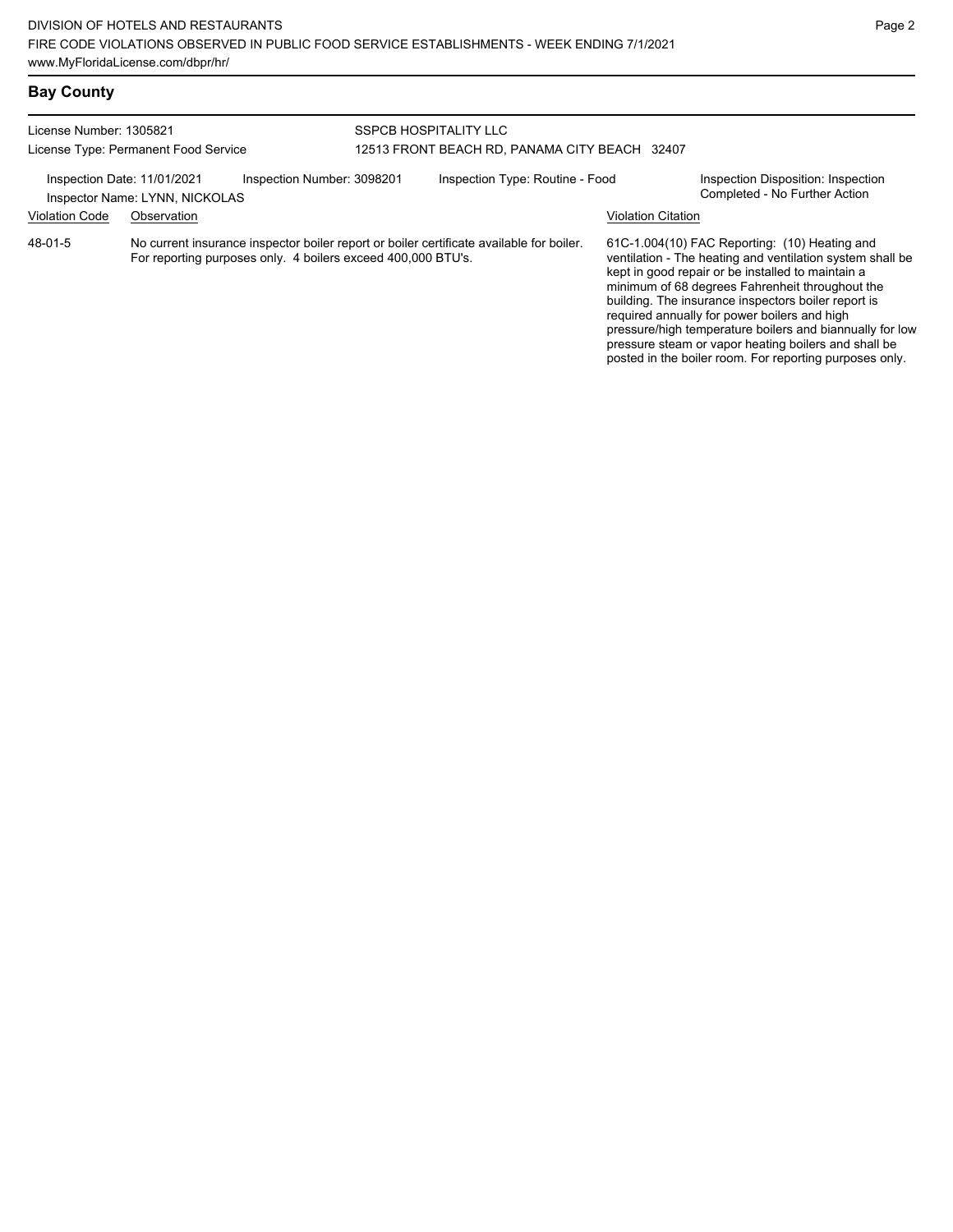| <b>Brevard County</b>                                                                                                                                                                                        |                                                                    |                                      |           |                                                                                    |                                                                                                                                                                 |                                                                                                                                                                                                                                                                                                                                                                                                                            |
|--------------------------------------------------------------------------------------------------------------------------------------------------------------------------------------------------------------|--------------------------------------------------------------------|--------------------------------------|-----------|------------------------------------------------------------------------------------|-----------------------------------------------------------------------------------------------------------------------------------------------------------------|----------------------------------------------------------------------------------------------------------------------------------------------------------------------------------------------------------------------------------------------------------------------------------------------------------------------------------------------------------------------------------------------------------------------------|
| License Number: 1506070                                                                                                                                                                                      |                                                                    |                                      | PIZZA HUT |                                                                                    |                                                                                                                                                                 |                                                                                                                                                                                                                                                                                                                                                                                                                            |
|                                                                                                                                                                                                              | License Type: Permanent Food Service                               |                                      |           | 1840 ELDRON BLVD SE UNIT B7, PALM BAY 32909                                        |                                                                                                                                                                 |                                                                                                                                                                                                                                                                                                                                                                                                                            |
|                                                                                                                                                                                                              | Inspection Date: 10/29/2021<br>Inspector Name: SCHOENLY, BARBARA   | Inspection Number: 3117366           |           | Inspection Type: Routine - Food                                                    |                                                                                                                                                                 | Inspection Disposition: Inspection<br>Completed - No Further Action                                                                                                                                                                                                                                                                                                                                                        |
| <b>Violation Code</b>                                                                                                                                                                                        | Observation                                                        |                                      |           |                                                                                    | <b>Violation Citation</b>                                                                                                                                       |                                                                                                                                                                                                                                                                                                                                                                                                                            |
| 46-01-4                                                                                                                                                                                                      |                                                                    | boxes educated **Corrected On-Site** |           | Marked exit/path to marked exit blocked. For reporting purposes only by wire shelf | purposes only.                                                                                                                                                  | 509.032(2)(d) FS Reporting: (d) The division, or its<br>agent, shall notify the local firesafety authority or the<br>State Fire Marshal of any readily observable violation of<br>a rule adopted under chapter 633 which relates to public<br>lodging establishments or public food establishments,<br>and the identification of such violation does not require<br>any firesafety inspection certification. For reporting |
| License Number: 1505081                                                                                                                                                                                      |                                                                    |                                      |           | <b>HAMPTON INN BREAKFAST BAR</b>                                                   |                                                                                                                                                                 |                                                                                                                                                                                                                                                                                                                                                                                                                            |
| License Type: Permanent Food Service                                                                                                                                                                         |                                                                    | 3425 N ATLANTIC AVE, COCOA BCH 32931 |           |                                                                                    |                                                                                                                                                                 |                                                                                                                                                                                                                                                                                                                                                                                                                            |
|                                                                                                                                                                                                              | Inspection Date: 11/04/2021<br>Inspector Name: HICKS, GEORGE RANDY | Inspection Number: 3118479           |           | Inspection Type: Routine - Food                                                    |                                                                                                                                                                 | Inspection Disposition: Warning<br>Issued                                                                                                                                                                                                                                                                                                                                                                                  |
| <b>Violation Code</b>                                                                                                                                                                                        | Observation                                                        |                                      |           |                                                                                    | <b>Violation Citation</b>                                                                                                                                       |                                                                                                                                                                                                                                                                                                                                                                                                                            |
| No current insurance inspector boiler report or boiler certificate available for boiler.<br>48-01-5<br>For reporting purposes only. Operator states boilers inspected in March 2021<br>awaiting certificate. |                                                                    |                                      |           |                                                                                    | 61C-1.004(10) FAC Reporting: (10) Heating and<br>ventilation - The heating and ventilation system shall be<br>kept in good repair or be installed to maintain a |                                                                                                                                                                                                                                                                                                                                                                                                                            |

)) Heating and ation system shall be o maintain a minimum of 68 degrees Fahrenheit throughout the building. The insurance inspectors boiler report is required annually for power boilers and high pressure/high temperature boilers and biannually for low pressure steam or vapor heating boilers and shall be posted in the boiler room. For reporting purposes only.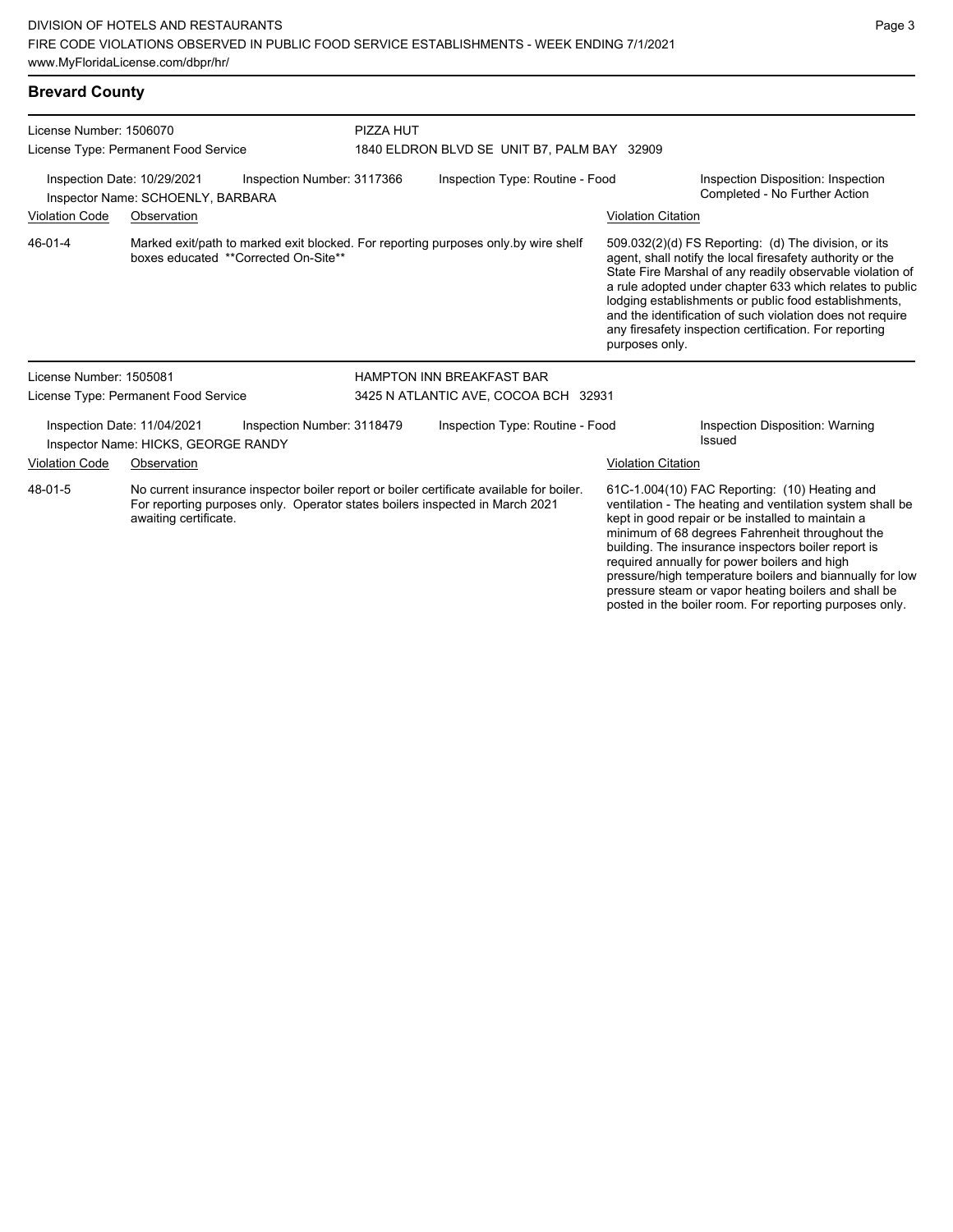| <b>Broward County</b>   |                                                                                    |                            |                                                                                   |                           |                                                                                                                                                                                                                                                                                                                                                                                                                            |
|-------------------------|------------------------------------------------------------------------------------|----------------------------|-----------------------------------------------------------------------------------|---------------------------|----------------------------------------------------------------------------------------------------------------------------------------------------------------------------------------------------------------------------------------------------------------------------------------------------------------------------------------------------------------------------------------------------------------------------|
| License Number: 1619983 |                                                                                    | <b>DUNKIN DONUTS</b>       |                                                                                   |                           |                                                                                                                                                                                                                                                                                                                                                                                                                            |
|                         | License Type: Permanent Food Service                                               |                            | 399 S SR 7, MARGATE 33068                                                         |                           |                                                                                                                                                                                                                                                                                                                                                                                                                            |
|                         | Inspection Date: 10/29/2021<br>Inspector Name: ROGERS, VERNEL                      | Inspection Number: 3089460 | Inspection Type: Routine - Food                                                   |                           | Inspection Disposition: Inspection<br>Completed - No Further Action                                                                                                                                                                                                                                                                                                                                                        |
| <b>Violation Code</b>   | Observation                                                                        |                            |                                                                                   | <b>Violation Citation</b> |                                                                                                                                                                                                                                                                                                                                                                                                                            |
| 46-01-4                 | Marked exit/path to marked exit blocked. For reporting purposes only. Main<br>can. |                            | kitchen rear exit door- observed exit door being blocked by empty boxes and trash | purposes only.            | 509.032(2)(d) FS Reporting: (d) The division, or its<br>agent, shall notify the local firesafety authority or the<br>State Fire Marshal of any readily observable violation of<br>a rule adopted under chapter 633 which relates to public<br>lodging establishments or public food establishments,<br>and the identification of such violation does not require<br>any firesafety inspection certification. For reporting |
| License Number: 1621644 | License Type: Permanent Food Service                                               |                            | <b>LITTLE CAESARS PIZZA</b><br>5953 W OAKLAND PARK BLVD, LAUDERHILL 33313         |                           |                                                                                                                                                                                                                                                                                                                                                                                                                            |

Inspection Date: 11/04/2021 Inspection Number: 3119076 Inspection Type: Routine - Food Inspection Disposition: Inspection Inspector Name: ROGERS, VERNEL **Inspector Name: ROGERS, VERNEL** Violation Code Observation **Violation Citation** Violation Citation Citation Marked exit/path to marked exit blocked. For reporting purposes only.main kitchen exit door- observed exit door being blocked by trash can. 509.032(2)(d) FS Reporting: (d) The division, or its agent, shall notify the local firesafety authority or the State Fire Marshal of any readily observable violation of a rule adopted under chapter 633 which relates to public lodging establishments or public food establishments, and the identification of such violation does not require any firesafety inspection certification. For reporting purposes only. 46-01-4 License Number: 1624625 License Type: Permanent Food Service **WINGSTOP** 5720 N UNIVERSITY DR, TAMARAC 33321 Inspection Date: 10/05/2021 Inspection Number: 3162526 Inspection Type: Complaint Full Inspection Disposition: Warning<br>Inspector Name: ROSE MONIOUE Inspector Name: ROSE, MONIQUE Violation Code Observation Violation Citation Marked exit/path to marked exit blocked. For reporting purposes only. Observed boxes blocking the back door. 509.032(2)(d) FS Reporting: (d) The division, or its agent, shall notify the local firesafety authority or the State Fire Marshal of any readily observable violation of a rule adopted under chapter 633 which relates to public lodging establishments or public food establishments, and the identification of such violation does not require any firesafety inspection certification. For reporting purposes only. 46-01-4

License Number: 1653302 License Type: Mobile Food Dispensing Vehicle DELICIAS EXPRESS 1042 NE 43 CT, OAKLAND PARK 33334 Inspection Date: 10/29/2021 Inspection Number: 1241114 Inspection Type: Routine - Food Inspection Disposition: Inspection Inspector Name: GANPAT, INDAR Violation Code Observation Violation Citation No portable fire extinguisher present. For reporting purposes only. 509.032(2)(d) FS Reporting: (d) The division, or its agent, shall notify the local firesafety authority or the State Fire Marshal of any readily observable violation of a rule adopted under chapter 633 which relates to public lodging establishments or public food establishments, and the identification of such violation does not require any firesafety inspection certification. For reporting purposes only. 45-01-4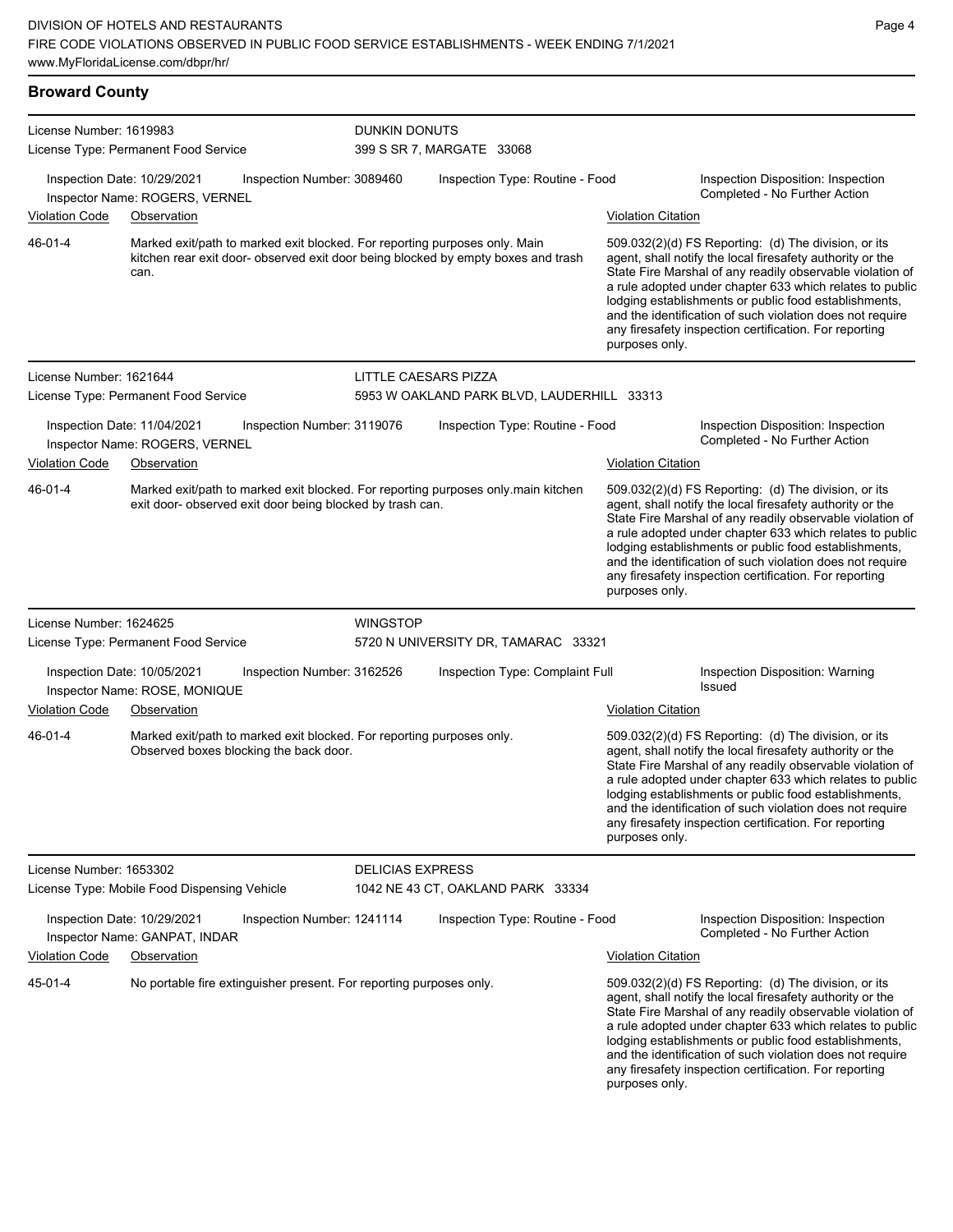| License Number: 2001403<br>License Type: Permanent Food Service |                                             | DUNKIN #359220<br>610 N ORANGE AVE, GREEN COVE SPRINGS 32043-2918                                                          |  |                                 |                           |                                                                                                                                                                                                                                                                                                                                                                                                                              |
|-----------------------------------------------------------------|---------------------------------------------|----------------------------------------------------------------------------------------------------------------------------|--|---------------------------------|---------------------------|------------------------------------------------------------------------------------------------------------------------------------------------------------------------------------------------------------------------------------------------------------------------------------------------------------------------------------------------------------------------------------------------------------------------------|
| Inspection Date: 11/02/2021<br><b>Violation Code</b>            | Inspector Name: BIAVA, GRANT<br>Observation | Inspection Number: 3110941                                                                                                 |  | Inspection Type: Routine - Food | <b>Violation Citation</b> | Inspection Disposition: Administrative<br>complaint recommended                                                                                                                                                                                                                                                                                                                                                              |
| 45-02-4                                                         |                                             | Portable fire extinguisher gauge in red zone. For reporting purposes only.<br>Fire extinguisher by back door of prep area. |  |                                 | purposes only.            | $509.032(2)(d)$ FS Reporting: (d) The division, or its<br>agent, shall notify the local firesafety authority or the<br>State Fire Marshal of any readily observable violation of<br>a rule adopted under chapter 633 which relates to public<br>lodging establishments or public food establishments,<br>and the identification of such violation does not require<br>any firesafety inspection certification. For reporting |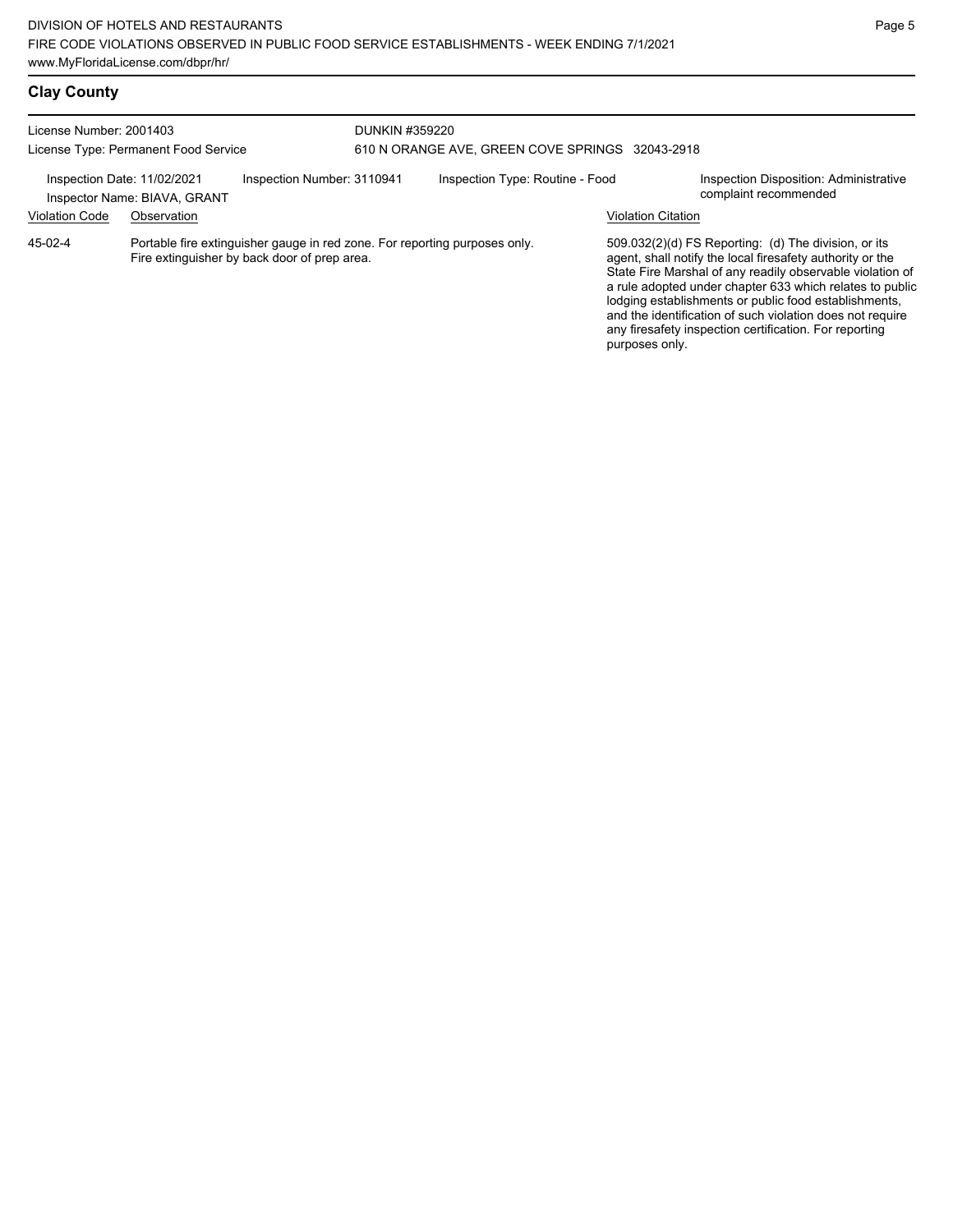posted in the boiler room. For reporting purposes only.

# **Collier County**

| License Number: 2102498<br>License Type: Permanent Food Service |                                   |                                                                                          | TWINEAGLES CLUB MAIN KITCHEN<br>11725 TWIN EAGLES BLVD, NAPLES 34120 |                           |                                                                                                                                                                                                                                                                                                                                                                                                                                               |
|-----------------------------------------------------------------|-----------------------------------|------------------------------------------------------------------------------------------|----------------------------------------------------------------------|---------------------------|-----------------------------------------------------------------------------------------------------------------------------------------------------------------------------------------------------------------------------------------------------------------------------------------------------------------------------------------------------------------------------------------------------------------------------------------------|
| Inspection Date: 11/03/2021                                     | Inspector Name: DOMKOWSKI, DANIEL | Inspection Number: 3122142                                                               | Inspection Type: Routine - Food                                      |                           | Inspection Disposition: Inspection<br>Completed - No Further Action                                                                                                                                                                                                                                                                                                                                                                           |
| <b>Violation Code</b>                                           | Observation                       |                                                                                          |                                                                      | <b>Violation Citation</b> |                                                                                                                                                                                                                                                                                                                                                                                                                                               |
| 48-01-5                                                         | For reporting purposes only.      | No current insurance inspector boiler report or boiler certificate available for boiler. |                                                                      |                           | 61C-1.004(10) FAC Reporting: (10) Heating and<br>ventilation - The heating and ventilation system shall be<br>kept in good repair or be installed to maintain a<br>minimum of 68 degrees Fahrenheit throughout the<br>building. The insurance inspectors boiler report is<br>required annually for power boilers and high<br>pressure/high temperature boilers and biannually for low<br>pressure steam or vapor heating boilers and shall be |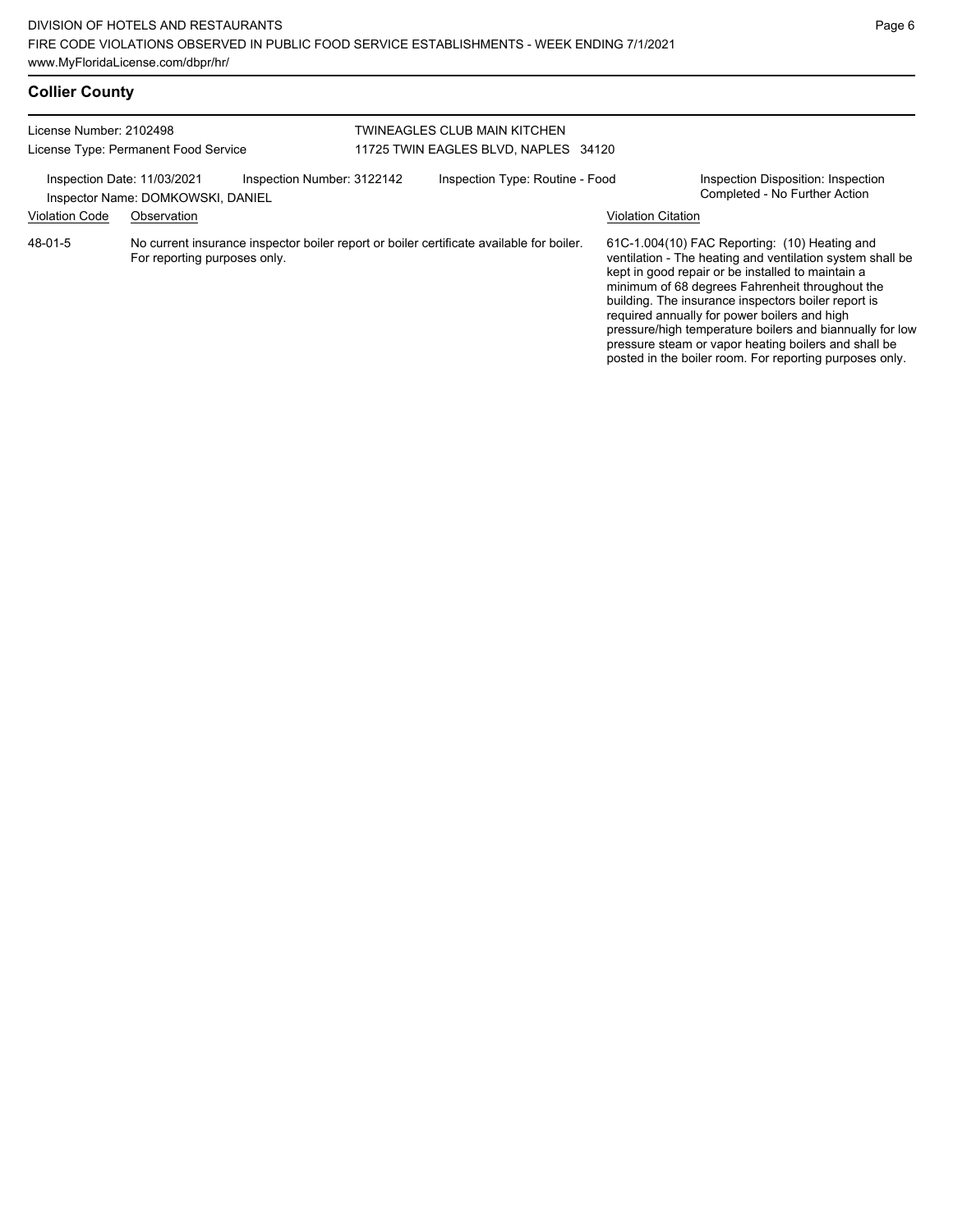| <b>Dade County</b>      |                                                                                 |                                                                                                                                                           |                        |                                                                                                                                                                   |                           |                                                                                                                                                                                                                                                                                                                                                                                                                            |
|-------------------------|---------------------------------------------------------------------------------|-----------------------------------------------------------------------------------------------------------------------------------------------------------|------------------------|-------------------------------------------------------------------------------------------------------------------------------------------------------------------|---------------------------|----------------------------------------------------------------------------------------------------------------------------------------------------------------------------------------------------------------------------------------------------------------------------------------------------------------------------------------------------------------------------------------------------------------------------|
| License Number: 2336222 |                                                                                 |                                                                                                                                                           | <b>EGGS AND BAKERY</b> |                                                                                                                                                                   |                           |                                                                                                                                                                                                                                                                                                                                                                                                                            |
|                         | License Type: Permanent Food Service                                            |                                                                                                                                                           |                        | 900 S MIAMI AVE STE 130, MIAMI 33130                                                                                                                              |                           |                                                                                                                                                                                                                                                                                                                                                                                                                            |
|                         | Inspection Date: 11/03/2021<br>Inspector Name: CABANAS, NATALIE                 | Inspection Number: 3025854                                                                                                                                |                        | Inspection Type: Routine - Food                                                                                                                                   |                           | Inspection Disposition: Call Back -<br>Admin. complaint recommended                                                                                                                                                                                                                                                                                                                                                        |
| <b>Violation Code</b>   | Observation                                                                     |                                                                                                                                                           |                        |                                                                                                                                                                   | Violation Citation        |                                                                                                                                                                                                                                                                                                                                                                                                                            |
| 45-04-4                 | reporting purposes only.                                                        | - From initial inspection : Use of cooking equipment producing grease laden<br>Observed establishment has a flat grill, oven and four induction stoves no |                        | vapors/smoke with no hood suppression system installed. Notified Fire AHJ. For                                                                                    | purposes only.            | 509.032(2)(d) FS Reporting: (d) The division, or its<br>agent, shall notify the local firesafety authority or the<br>State Fire Marshal of any readily observable violation of<br>a rule adopted under chapter 633 which relates to public<br>lodging establishments or public food establishments,<br>and the identification of such violation does not require<br>any firesafety inspection certification. For reporting |
| License Number: 2335289 |                                                                                 |                                                                                                                                                           | <b>MINA BISTRO</b>     |                                                                                                                                                                   |                           |                                                                                                                                                                                                                                                                                                                                                                                                                            |
|                         | License Type: Permanent Food Service                                            |                                                                                                                                                           |                        | 63 NW 9 ST, MIAMI 33136                                                                                                                                           |                           |                                                                                                                                                                                                                                                                                                                                                                                                                            |
|                         | Inspection Date: 10/29/2021<br>Inspector Name: HENLEY, LATONYA                  | Inspection Number: 3096546                                                                                                                                |                        | Inspection Type: Routine - Food                                                                                                                                   |                           | Inspection Disposition: Call Back -<br>Admin. complaint recommended                                                                                                                                                                                                                                                                                                                                                        |
| <b>Violation Code</b>   | Observation                                                                     |                                                                                                                                                           |                        |                                                                                                                                                                   | <b>Violation Citation</b> |                                                                                                                                                                                                                                                                                                                                                                                                                            |
| 45-04-4                 | double portable fry                                                             | - From initial inspection : Use of cooking equipment producing grease laden                                                                               |                        | vapors/smoke with no hood suppression system installed. Notified Fire AHJ. For<br>reporting purposes only. Observed in the kitchen: the establishment has a small | purposes only.            | 509.032(2)(d) FS Reporting: (d) The division, or its<br>agent, shall notify the local firesafety authority or the<br>State Fire Marshal of any readily observable violation of<br>a rule adopted under chapter 633 which relates to public<br>lodging establishments or public food establishments,<br>and the identification of such violation does not require<br>any firesafety inspection certification. For reporting |
| License Number: 2302288 |                                                                                 |                                                                                                                                                           |                        | MCDONALD'S RESTAURANT # 1583                                                                                                                                      |                           |                                                                                                                                                                                                                                                                                                                                                                                                                            |
|                         | License Type: Permanent Food Service                                            |                                                                                                                                                           |                        | 18350 NE 18 ROAD, NORTH MIAMI BEACH 33162                                                                                                                         |                           |                                                                                                                                                                                                                                                                                                                                                                                                                            |
| Violation Code          | Inspection Date: 11/02/2021<br>Inspector Name: STUBBS, CHRISTINE<br>Observation | Inspection Number: 3125133                                                                                                                                |                        | Inspection Type: Routine - Food                                                                                                                                   | <b>Violation Citation</b> | Inspection Disposition: Inspection<br>Completed - No Further Action                                                                                                                                                                                                                                                                                                                                                        |
| 46-01-4                 |                                                                                 |                                                                                                                                                           |                        | Marked exit/path to marked exit blocked with boxes. For reporting purposes only.                                                                                  | purposes only.            | 509.032(2)(d) FS Reporting: (d) The division, or its<br>agent, shall notify the local firesafety authority or the<br>State Fire Marshal of any readily observable violation of<br>a rule adopted under chapter 633 which relates to public<br>lodging establishments or public food establishments,<br>and the identification of such violation does not require<br>any firesafety inspection certification. For reporting |
| License Number: 2328379 |                                                                                 |                                                                                                                                                           | PANYA THAI             |                                                                                                                                                                   |                           |                                                                                                                                                                                                                                                                                                                                                                                                                            |
|                         | License Type: Permanent Food Service                                            |                                                                                                                                                           |                        | 520 NE 167 ST, NORTH MIAMI BEACH 33162                                                                                                                            |                           |                                                                                                                                                                                                                                                                                                                                                                                                                            |
|                         | Inspection Date: 11/01/2021<br>Inspector Name: STUBBS, CHRISTINE                | Inspection Number: 3100567                                                                                                                                |                        | Inspection Type: Routine - Food                                                                                                                                   |                           | Inspection Disposition: Inspection<br>Completed - No Further Action                                                                                                                                                                                                                                                                                                                                                        |

Violation Code Observation Violation Citation

Marked exit/path to marked exit blocked with block. For reporting purposes only. 509.032(2)(d) FS Reporting: (d) The division, or its 46-01-4

agent, shall notify the local firesafety authority or the State Fire Marshal of any readily observable violation of a rule adopted under chapter 633 which relates to public lodging establishments or public food establishments, and the identification of such violation does not require any firesafety inspection certification. For reporting purposes only.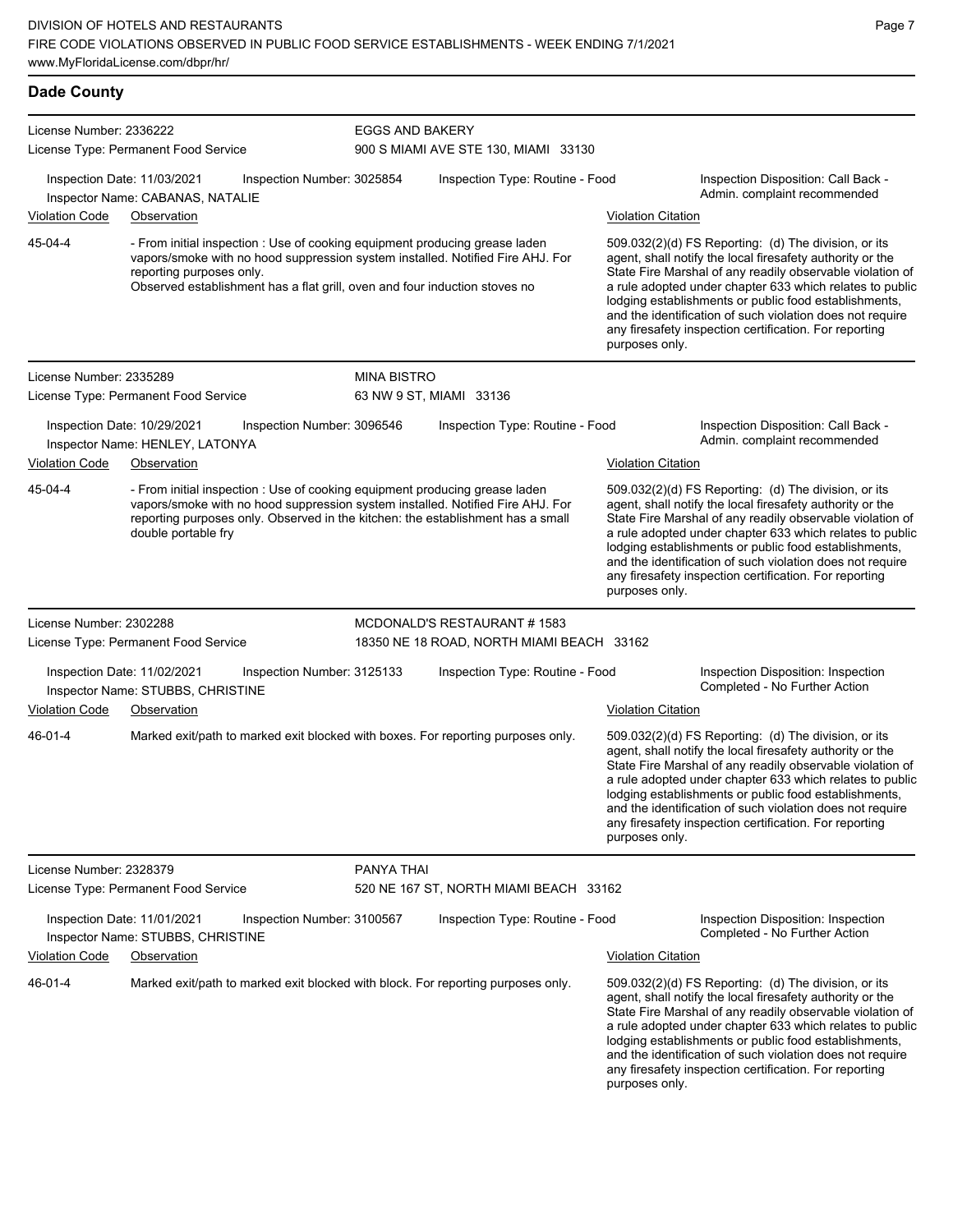| <b>Dade County</b>      |                                                                                                |                                                                                  |                                                                                                                                                                                                                                                                                                                                                                                                                                              |
|-------------------------|------------------------------------------------------------------------------------------------|----------------------------------------------------------------------------------|----------------------------------------------------------------------------------------------------------------------------------------------------------------------------------------------------------------------------------------------------------------------------------------------------------------------------------------------------------------------------------------------------------------------------------------------|
| License Number: 2325445 | License Type: Permanent Food Service                                                           | ME LATTE CAFE<br>4095 SW 137 AVE STE 1, MIAMI 33175                              |                                                                                                                                                                                                                                                                                                                                                                                                                                              |
|                         | Inspection Date: 11/02/2021<br>Inspection Number: 3140760<br>Inspector Name: DELAMATA, JORGE   | Inspection Type: Routine - Food                                                  | Inspection Disposition: Inspection<br>Completed - No Further Action                                                                                                                                                                                                                                                                                                                                                                          |
| <b>Violation Code</b>   | Observation                                                                                    |                                                                                  | <b>Violation Citation</b>                                                                                                                                                                                                                                                                                                                                                                                                                    |
| $46 - 01 - 4$           | Marked exit/path to marked exit blocked. For reporting purposes only.<br>out to discard.       | Observed exit for back door blocked by an oven. Manager said they were taking it | 509.032(2)(d) FS Reporting: (d) The division, or its<br>agent, shall notify the local firesafety authority or the<br>State Fire Marshal of any readily observable violation of<br>a rule adopted under chapter 633 which relates to public<br>lodging establishments or public food establishments,<br>and the identification of such violation does not require<br>any firesafety inspection certification. For reporting<br>purposes only. |
| License Number: 2358469 |                                                                                                | <b>RIKY'S CAFE</b>                                                               |                                                                                                                                                                                                                                                                                                                                                                                                                                              |
|                         | License Type: Mobile Food Dispensing Vehicle                                                   | 20783 SW 129 COURT, MIAMI 33177                                                  |                                                                                                                                                                                                                                                                                                                                                                                                                                              |
|                         | Inspection Date: 11/04/2021<br>Inspection Number: 1236987<br>Inspector Name: LEIDECKER, EDILMA | Inspection Type: Routine - Food                                                  | Inspection Disposition: Warning<br>Issued                                                                                                                                                                                                                                                                                                                                                                                                    |
| <b>Violation Code</b>   | Observation                                                                                    |                                                                                  | <b>Violation Citation</b>                                                                                                                                                                                                                                                                                                                                                                                                                    |
| 45-02-4                 | Portable fire extinguisher gauge in red zone. For reporting purposes only.                     |                                                                                  | 509.032(2)(d) FS Reporting: (d) The division, or its<br>agent, shall notify the local firesafety authority or the<br>State Fire Marshal of any readily observable violation of<br>a rule adopted under chapter 633 which relates to public<br>lodging establishments or public food establishments,<br>and the identification of such violation does not require<br>any firesafety inspection certification. For reporting<br>purposes only. |

Page 8

lodging establishments or public food establishments, and the identification of such violation does not require any firesafety inspection certification. For reporting

| License Number: 2326153<br>License Type: Permanent Food Service |                                                              | LONGHORN STEAKHOUSE OF KENDAL #5064<br>15135 SW 88 ST, MIAMI 331961315     |                                 |                           |                                                                                                                                                                                                                                            |
|-----------------------------------------------------------------|--------------------------------------------------------------|----------------------------------------------------------------------------|---------------------------------|---------------------------|--------------------------------------------------------------------------------------------------------------------------------------------------------------------------------------------------------------------------------------------|
|                                                                 | Inspection Date: 11/02/2021<br>Inspector Name: ELDER, AUDREY | Inspection Number: 3114466                                                 | Inspection Type: Routine - Food |                           | Inspection Disposition: Inspection<br>Completed - No Further Action                                                                                                                                                                        |
| <b>Violation Code</b>                                           | Observation                                                  |                                                                            |                                 | <b>Violation Citation</b> |                                                                                                                                                                                                                                            |
| 45-02-4                                                         | Located near ware washing area.                              | Portable fire extinguisher gauge in red zone. For reporting purposes only. |                                 |                           | 509.032(2)(d) FS Reporting: (d) The division, or its<br>agent, shall notify the local firesafety authority or the<br>State Fire Marshal of any readily observable violation of<br>a rule adopted under chapter 633 which relates to public |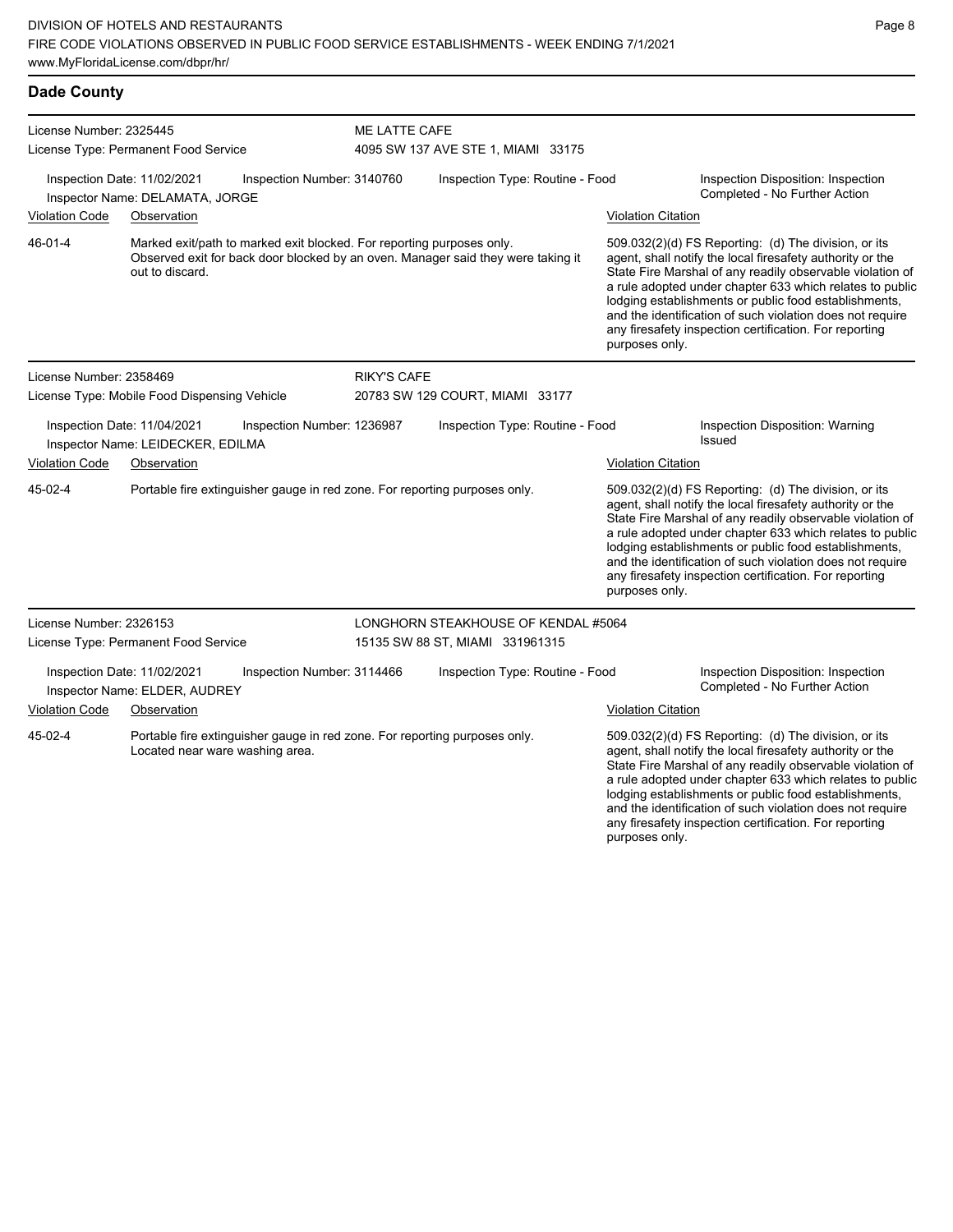### **Duval County**

| License Number: 2608068 |                                                                         |                                                                                            | <b>TACO BELL #23749</b> |                                                                                                                                                                          |                           |                                                                                                                                                                                                                                                                                                                                                                                                                                                                                                          |  |
|-------------------------|-------------------------------------------------------------------------|--------------------------------------------------------------------------------------------|-------------------------|--------------------------------------------------------------------------------------------------------------------------------------------------------------------------|---------------------------|----------------------------------------------------------------------------------------------------------------------------------------------------------------------------------------------------------------------------------------------------------------------------------------------------------------------------------------------------------------------------------------------------------------------------------------------------------------------------------------------------------|--|
|                         | License Type: Permanent Food Service                                    |                                                                                            |                         | 5054 NORMANDY BLVD, JACKSONVILLE 32205                                                                                                                                   |                           |                                                                                                                                                                                                                                                                                                                                                                                                                                                                                                          |  |
|                         | Inspection Date: 11/03/2021<br>Inspector Name: ESPINOSA-BECKERT, ILIANA | Inspection Number: 3088147                                                                 |                         | Inspection Type: Routine - Food                                                                                                                                          |                           | Inspection Disposition: Inspection<br>Completed - No Further Action                                                                                                                                                                                                                                                                                                                                                                                                                                      |  |
| <b>Violation Code</b>   | Observation                                                             |                                                                                            |                         |                                                                                                                                                                          | Violation Citation        |                                                                                                                                                                                                                                                                                                                                                                                                                                                                                                          |  |
| 45-02-4                 | storage room                                                            |                                                                                            |                         | Portable fire extinguisher gauge in red zone. For reporting purposes only. By                                                                                            | purposes only.            | 509.032(2)(d) FS Reporting: (d) The division, or its<br>agent, shall notify the local firesafety authority or the<br>State Fire Marshal of any readily observable violation of<br>a rule adopted under chapter 633 which relates to public<br>lodging establishments or public food establishments,<br>and the identification of such violation does not require<br>any firesafety inspection certification. For reporting                                                                               |  |
| License Number: 2608983 |                                                                         |                                                                                            |                         | PICCADILLY CAFETERIA                                                                                                                                                     |                           |                                                                                                                                                                                                                                                                                                                                                                                                                                                                                                          |  |
|                         | License Type: Permanent Food Service                                    |                                                                                            |                         | 3216 S UNIVERSITY BLVD, JACKSONVILLE 32216                                                                                                                               |                           |                                                                                                                                                                                                                                                                                                                                                                                                                                                                                                          |  |
|                         | Inspection Date: 11/03/2021<br>Inspector Name: VILBRUN, JOSUE           | Inspection Number: 3128365                                                                 |                         | Inspection Type: Routine - Food                                                                                                                                          |                           | Inspection Disposition: Warning<br><b>Issued</b>                                                                                                                                                                                                                                                                                                                                                                                                                                                         |  |
| <b>Violation Code</b>   | Observation                                                             |                                                                                            |                         |                                                                                                                                                                          | <b>Violation Citation</b> |                                                                                                                                                                                                                                                                                                                                                                                                                                                                                                          |  |
| 48-01-5                 | For reporting purposes only.                                            | Two boilers showing expired certificates in boiler room                                    |                         | No current insurance inspector boiler report or boiler certificate available for boiler.                                                                                 |                           | 61C-1.004(10) FAC Reporting: (10) Heating and<br>ventilation - The heating and ventilation system shall be<br>kept in good repair or be installed to maintain a<br>minimum of 68 degrees Fahrenheit throughout the<br>building. The insurance inspectors boiler report is<br>required annually for power boilers and high<br>pressure/high temperature boilers and biannually for low<br>pressure steam or vapor heating boilers and shall be<br>posted in the boiler room. For reporting purposes only. |  |
| License Number: 2608544 |                                                                         |                                                                                            | AMIR GRILL CAFE         |                                                                                                                                                                          |                           |                                                                                                                                                                                                                                                                                                                                                                                                                                                                                                          |  |
|                         | License Type: Permanent Food Service                                    |                                                                                            |                         | 9865 BEACH BLVD UNIT 2, JACKSONVILLE 32246                                                                                                                               |                           |                                                                                                                                                                                                                                                                                                                                                                                                                                                                                                          |  |
|                         | Inspection Date: 11/05/2021<br>Inspector Name: FICHTER, GARRICK         | Inspection Number: 3168720                                                                 |                         | Inspection Type: Food-Licensing Inspection                                                                                                                               |                           | Inspection Disposition: Warning<br>Issued                                                                                                                                                                                                                                                                                                                                                                                                                                                                |  |
| <b>Violation Code</b>   | Observation                                                             |                                                                                            |                         |                                                                                                                                                                          | <b>Violation Citation</b> |                                                                                                                                                                                                                                                                                                                                                                                                                                                                                                          |  |
| 48-04-4                 |                                                                         | of the building. For reporting purposes only.<br>moved tank outside. **Corrected On-Site** |                         | Propane tank (larger than 2.7 lb. water capacity/1 lb. gas capacity) located inside<br>Propane gas tank larger than 2.7lbs inside building near walk in cooler. Operator | purposes only.            | 509.032(2)(d) FS Reporting: (d) The division, or its<br>agent, shall notify the local firesafety authority or the<br>State Fire Marshal of any readily observable violation of<br>a rule adopted under chapter 633 which relates to public<br>lodging establishments or public food establishments,<br>and the identification of such violation does not require<br>any firesafety inspection certification. For reporting                                                                               |  |
| License Number: 2613686 |                                                                         |                                                                                            |                         | THE CHEESECAKE FACTORY                                                                                                                                                   |                           |                                                                                                                                                                                                                                                                                                                                                                                                                                                                                                          |  |
|                         | License Type: Permanent Food Service                                    |                                                                                            |                         | 10260 MIDTOWN PKWY, JACKSONVILLE 32246                                                                                                                                   |                           |                                                                                                                                                                                                                                                                                                                                                                                                                                                                                                          |  |
|                         | Inspection Date: 10/29/2021<br>Inspector Name: FICHTER, GARRICK         | Inspection Number: 3120042                                                                 |                         | Inspection Type: Routine - Food                                                                                                                                          |                           | Inspection Disposition: Inspection<br>Completed - No Further Action                                                                                                                                                                                                                                                                                                                                                                                                                                      |  |
| <b>Violation Code</b>   | Observation                                                             |                                                                                            |                         |                                                                                                                                                                          | <b>Violation Citation</b> |                                                                                                                                                                                                                                                                                                                                                                                                                                                                                                          |  |
| 48-01-5                 | For reporting purposes only.                                            | Operator is unable to provide proof of a current stamped boiler certificate.               |                         | No current insurance inspector boiler report or boiler certificate available for boiler.                                                                                 |                           | 61C-1.004(10) FAC Reporting: (10) Heating and<br>ventilation - The heating and ventilation system shall be<br>kept in good repair or be installed to maintain a<br>minimum of 68 degrees Fahrenheit throughout the<br>building. The insurance inspectors boiler report is<br>required annually for power boilers and high<br>pressure/high temperature boilers and biannually for low<br>pressure steam or vapor heating boilers and shall be<br>posted in the boiler room. For reporting purposes only. |  |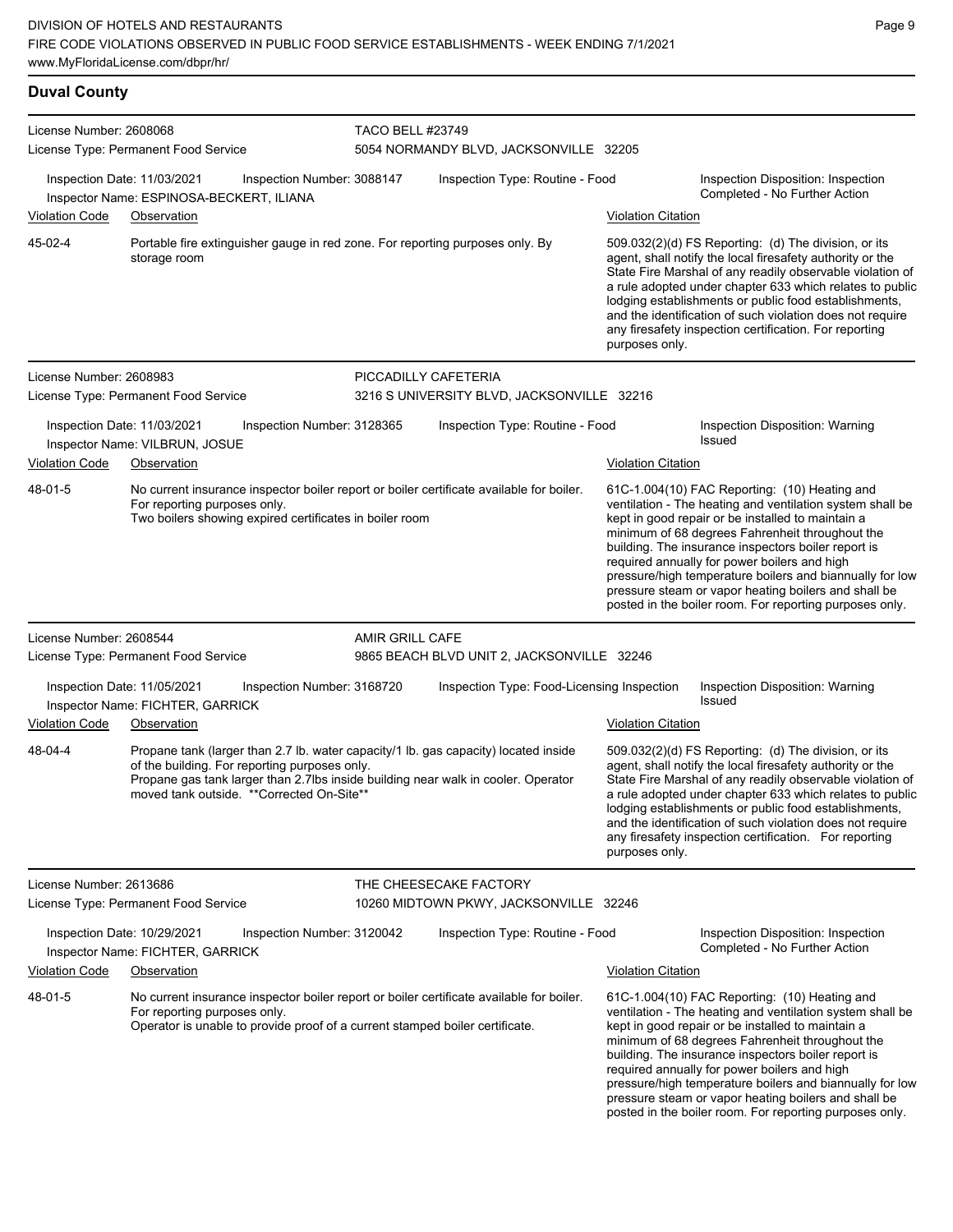| <b>Duval County</b>     |                                                                                                                                                                                                                                                                     |                            |                                                                                                                                                                                                                                                                                                                                                                                                                                                                                                                                                                                                                 |                           |                                                                                                                                                                                                                                                                                                                                                                                                                                                                                                          |  |  |
|-------------------------|---------------------------------------------------------------------------------------------------------------------------------------------------------------------------------------------------------------------------------------------------------------------|----------------------------|-----------------------------------------------------------------------------------------------------------------------------------------------------------------------------------------------------------------------------------------------------------------------------------------------------------------------------------------------------------------------------------------------------------------------------------------------------------------------------------------------------------------------------------------------------------------------------------------------------------------|---------------------------|----------------------------------------------------------------------------------------------------------------------------------------------------------------------------------------------------------------------------------------------------------------------------------------------------------------------------------------------------------------------------------------------------------------------------------------------------------------------------------------------------------|--|--|
| License Number: 2613561 |                                                                                                                                                                                                                                                                     |                            | LA NOPALERA MEXICAN RESTAURANT                                                                                                                                                                                                                                                                                                                                                                                                                                                                                                                                                                                  |                           |                                                                                                                                                                                                                                                                                                                                                                                                                                                                                                          |  |  |
|                         | License Type: Permanent Food Service                                                                                                                                                                                                                                |                            | 14333 BEACH BLVD STE 39, JACKSONVILLE 32250                                                                                                                                                                                                                                                                                                                                                                                                                                                                                                                                                                     |                           |                                                                                                                                                                                                                                                                                                                                                                                                                                                                                                          |  |  |
|                         | Inspection Date: 11/01/2021<br>Inspector Name: GONZALEZ, MAYRA                                                                                                                                                                                                      | Inspection Number: 3151749 | Inspection Type: Routine - Food                                                                                                                                                                                                                                                                                                                                                                                                                                                                                                                                                                                 |                           | Inspection Disposition: Call Back -<br>Admin. complaint recommended                                                                                                                                                                                                                                                                                                                                                                                                                                      |  |  |
| <b>Violation Code</b>   | Observation                                                                                                                                                                                                                                                         |                            |                                                                                                                                                                                                                                                                                                                                                                                                                                                                                                                                                                                                                 | <b>Violation Citation</b> |                                                                                                                                                                                                                                                                                                                                                                                                                                                                                                          |  |  |
| 45-02-4                 | reporting purposes only.<br>inspection 2021-11-01: Fire extinguisher near chip storage room stil                                                                                                                                                                    |                            | - From initial inspection : Portable fire extinguisher gauge in red zone. For<br>509.032(2)(d) FS Reporting: (d) The division, or its<br>agent, shall notify the local firesafety authority or the<br>Fire extinguisher near chip storage room gauge is in the red. - From follow-up<br>State Fire Marshal of any readily observable violation of<br>a rule adopted under chapter 633 which relates to public<br>lodging establishments or public food establishments,<br>and the identification of such violation does not require<br>any firesafety inspection certification. For reporting<br>purposes only. |                           |                                                                                                                                                                                                                                                                                                                                                                                                                                                                                                          |  |  |
| License Number: 2615882 | License Type: Permanent Food Service                                                                                                                                                                                                                                |                            | SOUTHERN SWELLS BREWING COMPANY<br>1312 BEACH BLVD, JACKSONVILLE BEACH 32250                                                                                                                                                                                                                                                                                                                                                                                                                                                                                                                                    |                           |                                                                                                                                                                                                                                                                                                                                                                                                                                                                                                          |  |  |
|                         | Inspection Date: 11/01/2021<br>Inspector Name: GONZALEZ, MAYRA                                                                                                                                                                                                      | Inspection Number: 3104837 | Inspection Type: Routine - Food                                                                                                                                                                                                                                                                                                                                                                                                                                                                                                                                                                                 |                           | Inspection Disposition: Call Back -<br>Complied                                                                                                                                                                                                                                                                                                                                                                                                                                                          |  |  |
| <b>Violation Code</b>   | Observation                                                                                                                                                                                                                                                         |                            |                                                                                                                                                                                                                                                                                                                                                                                                                                                                                                                                                                                                                 | <b>Violation Citation</b> |                                                                                                                                                                                                                                                                                                                                                                                                                                                                                                          |  |  |
| 48-01-5                 | - From initial inspection : No current insurance inspector boiler report or boiler<br>certificate available for boiler. For reporting purposes only.<br>Operator was not able to provided boiler certificate. - From follow-up inspection<br>2021-11-01: Operator w |                            |                                                                                                                                                                                                                                                                                                                                                                                                                                                                                                                                                                                                                 |                           | 61C-1.004(10) FAC Reporting: (10) Heating and<br>ventilation - The heating and ventilation system shall be<br>kept in good repair or be installed to maintain a<br>minimum of 68 degrees Fahrenheit throughout the<br>building. The insurance inspectors boiler report is<br>required annually for power boilers and high<br>pressure/high temperature boilers and biannually for low<br>pressure steam or vapor heating boilers and shall be<br>posted in the boiler room. For reporting purposes only. |  |  |
| License Number: 2614675 |                                                                                                                                                                                                                                                                     |                            | RANDEEZ NUTS XPRESS                                                                                                                                                                                                                                                                                                                                                                                                                                                                                                                                                                                             |                           |                                                                                                                                                                                                                                                                                                                                                                                                                                                                                                          |  |  |
|                         | License Type: Permanent Food Service                                                                                                                                                                                                                                |                            | 14985 OLD ST AUGUSTINE RD 108-110, JACKSONVILLE 32258                                                                                                                                                                                                                                                                                                                                                                                                                                                                                                                                                           |                           |                                                                                                                                                                                                                                                                                                                                                                                                                                                                                                          |  |  |
|                         | Inspection Date: 10/29/2021<br>Inspector Name: GOSAI, MATT                                                                                                                                                                                                          | Inspection Number: 3118385 | Inspection Type: Routine - Food                                                                                                                                                                                                                                                                                                                                                                                                                                                                                                                                                                                 |                           | Inspection Disposition: Administrative<br>complaint recommended                                                                                                                                                                                                                                                                                                                                                                                                                                          |  |  |
| <b>Violation Code</b>   | Observation                                                                                                                                                                                                                                                         |                            |                                                                                                                                                                                                                                                                                                                                                                                                                                                                                                                                                                                                                 | <b>Violation Citation</b> |                                                                                                                                                                                                                                                                                                                                                                                                                                                                                                          |  |  |
| 48-04-4                 | Propane tank (larger than 2.7 lb. water capacity/1 lb. gas capacity) located inside                                                                                                                                                                                 |                            |                                                                                                                                                                                                                                                                                                                                                                                                                                                                                                                                                                                                                 |                           | 509.032(2)(d) FS Reporting: (d) The division, or its<br>ه است برا بر باشنگذار<br>دا د ماناند خانه د د ماه مانان ماند که م                                                                                                                                                                                                                                                                                                                                                                                |  |  |

of the building. For reporting purposes only. 2 large propane tanks inside by rear kitchen. agent, shall notify the local firesafety authority or the State Fire Marshal of any readily observable violation of a rule adopted under chapter 633 which relates to public lodging establishments or public food establishments, and the identification of such violation does not require any firesafety inspection certification. For reporting purposes only.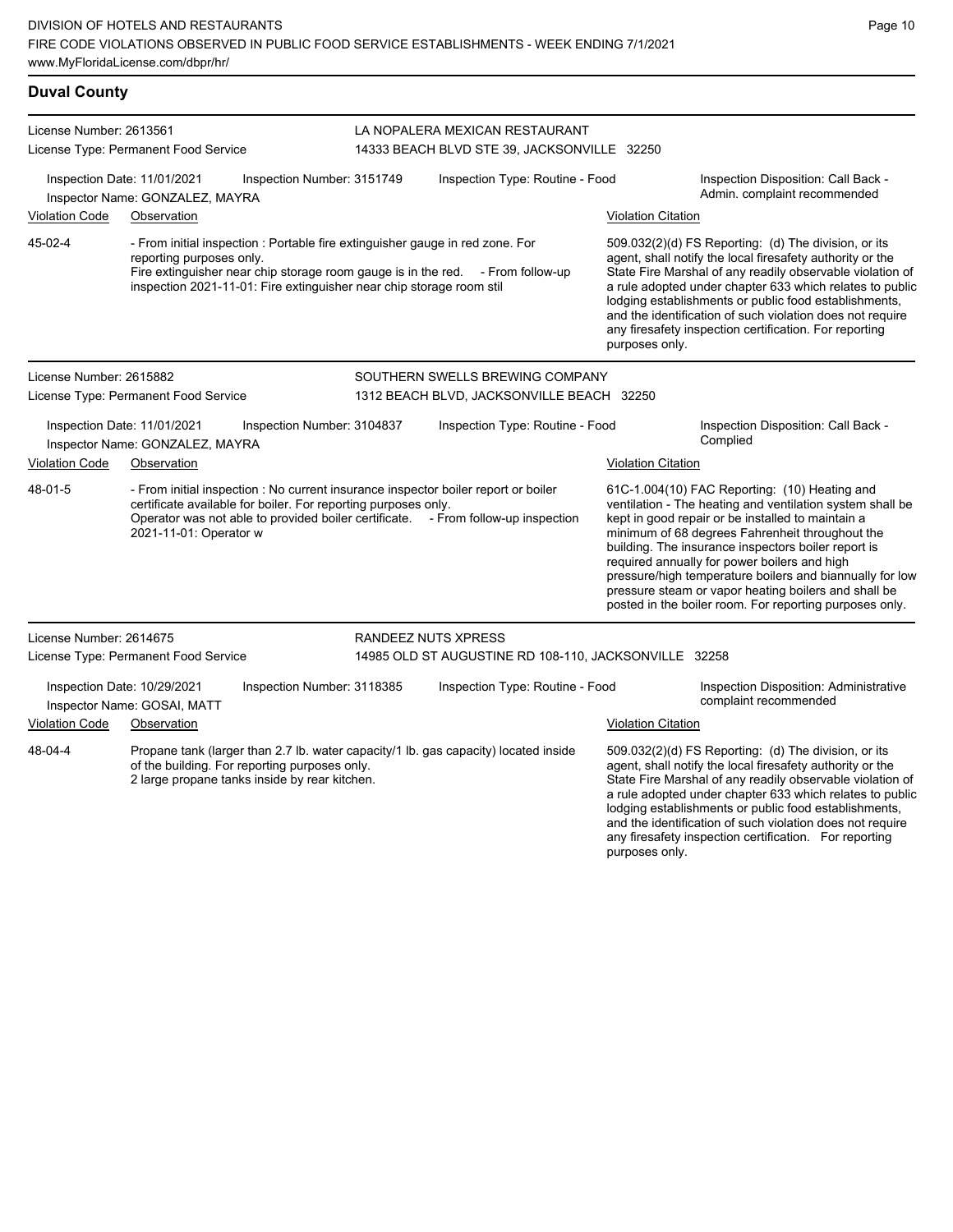| License Number: 2800511          | License Type: Permanent Food Service                                                                                                                                                                                                                     |                            | <b>GOLDEN MAGNOLIA RESORT</b><br>1104 S OCEANSHORE BLVD, FLAGLER BEACH 32136 |                           |                                                                                                                                                                                                                                                                                                                                                                                                                                                                                                          |  |  |
|----------------------------------|----------------------------------------------------------------------------------------------------------------------------------------------------------------------------------------------------------------------------------------------------------|----------------------------|------------------------------------------------------------------------------|---------------------------|----------------------------------------------------------------------------------------------------------------------------------------------------------------------------------------------------------------------------------------------------------------------------------------------------------------------------------------------------------------------------------------------------------------------------------------------------------------------------------------------------------|--|--|
| Violation Code                   | Inspection Date: 11/01/2021<br>Inspector Name: BADDING, MELANIE<br>Observation                                                                                                                                                                           | Inspection Number: 3117992 | Inspection Type: Routine - Food                                              | <b>Violation Citation</b> | Inspection Disposition: Warning<br><b>Issued</b>                                                                                                                                                                                                                                                                                                                                                                                                                                                         |  |  |
| 45-06-4                          | Portable fire extinguisher is inaccessible. For reporting purposes only.<br>Fire extinguisher in kitchen is kept behind large plant, with no sign indicating it is<br>there.                                                                             |                            |                                                                              | purposes only.            | 509.032(2)(d) FS Reporting: (d) The division, or its<br>agent, shall notify the local firesafety authority or the<br>State Fire Marshal of any readily observable violation of<br>a rule adopted under chapter 633 which relates to public<br>lodging establishments or public food establishments,<br>and the identification of such violation does not require<br>any firesafety inspection certification. For reporting                                                                               |  |  |
| License Number: 2800783          | License Type: Permanent Food Service                                                                                                                                                                                                                     |                            | TORTUGAS FLORIDA KITCHEN BAR<br>608 S OCEANSHORE BLVD, FLAGLER BEACH 32136   |                           |                                                                                                                                                                                                                                                                                                                                                                                                                                                                                                          |  |  |
| <b>Violation Code</b>            | Inspection Date: 11/01/2021<br>Inspector Name: BADDING, MELANIE<br>Observation                                                                                                                                                                           | Inspection Number: 3154234 | Inspection Type: Routine - Food                                              | <b>Violation Citation</b> | Inspection Disposition: Administrative<br>complaint recommended                                                                                                                                                                                                                                                                                                                                                                                                                                          |  |  |
| 45-02-4                          | Portable fire extinguisher gauge in red zone. For reporting purposes only.<br>At upstairs bar, fire extinguisher in the red.                                                                                                                             |                            |                                                                              | purposes only.            | 509.032(2)(d) FS Reporting: (d) The division, or its<br>agent, shall notify the local firesafety authority or the<br>State Fire Marshal of any readily observable violation of<br>a rule adopted under chapter 633 which relates to public<br>lodging establishments or public food establishments,<br>and the identification of such violation does not require<br>any firesafety inspection certification. For reporting                                                                               |  |  |
| License Number: 2800666          | License Type: Permanent Food Service                                                                                                                                                                                                                     |                            | <b>GRILL AT THE CONSERVATORY</b><br>300 CONSERVATORY WAY, PALM COAST 32137   |                           |                                                                                                                                                                                                                                                                                                                                                                                                                                                                                                          |  |  |
|                                  | Inspection Date: 11/02/2021<br>Inspector Name: BADDING, MELANIE                                                                                                                                                                                          | Inspection Number: 3110827 | Inspection Type: Routine - Food                                              |                           | Inspection Disposition: Inspection<br>Completed - No Further Action                                                                                                                                                                                                                                                                                                                                                                                                                                      |  |  |
| <b>Violation Code</b><br>48-01-5 | Observation<br>No current insurance inspector boiler report or boiler certificate available for boiler.<br>For reporting purposes only.<br>At the time of inspection, no boiler certificate available. Boiler has 130g capacity.<br>**Repeat Violation** |                            |                                                                              | <b>Violation Citation</b> | 61C-1.004(10) FAC Reporting: (10) Heating and<br>ventilation - The heating and ventilation system shall be<br>kept in good repair or be installed to maintain a<br>minimum of 68 degrees Fahrenheit throughout the<br>building. The insurance inspectors boiler report is<br>required annually for power boilers and high<br>pressure/high temperature boilers and biannually for low<br>pressure steam or vapor heating boilers and shall be<br>posted in the boiler room. For reporting purposes only. |  |  |
| License Number: 2800667          | License Type: Permanent Food Service                                                                                                                                                                                                                     |                            | CONSERVATORY CLUBHOUSE SNACK BAR<br>300 CONSERVATORY WAY, PALM COAST 32137   |                           |                                                                                                                                                                                                                                                                                                                                                                                                                                                                                                          |  |  |
| Violation Code                   | Inspection Date: 11/02/2021<br>Inspector Name: BADDING, MELANIE<br>Observation                                                                                                                                                                           | Inspection Number: 3092723 | Inspection Type: Routine - Food                                              | <b>Violation Citation</b> | Inspection Disposition: Inspection<br>Completed - No Further Action                                                                                                                                                                                                                                                                                                                                                                                                                                      |  |  |
| 48-01-5                          | No current insurance inspector boiler report or boiler certificate available for boiler.<br>For reporting purposes only.<br>At the time of inspection, no boiler certificate available. Boiler has 130g capacity.                                        |                            |                                                                              |                           | 61C-1.004(10) FAC Reporting: (10) Heating and<br>ventilation - The heating and ventilation system shall be<br>kept in good repair or be installed to maintain a<br>minimum of 68 degrees Fahrenheit throughout the<br>building. The insurance inspectors boiler report is<br>required annually for power boilers and high<br>pressure/high temperature boilers and biannually for low<br>pressure steam or vapor heating boilers and shall be<br>posted in the boiler room. For reporting purposes only. |  |  |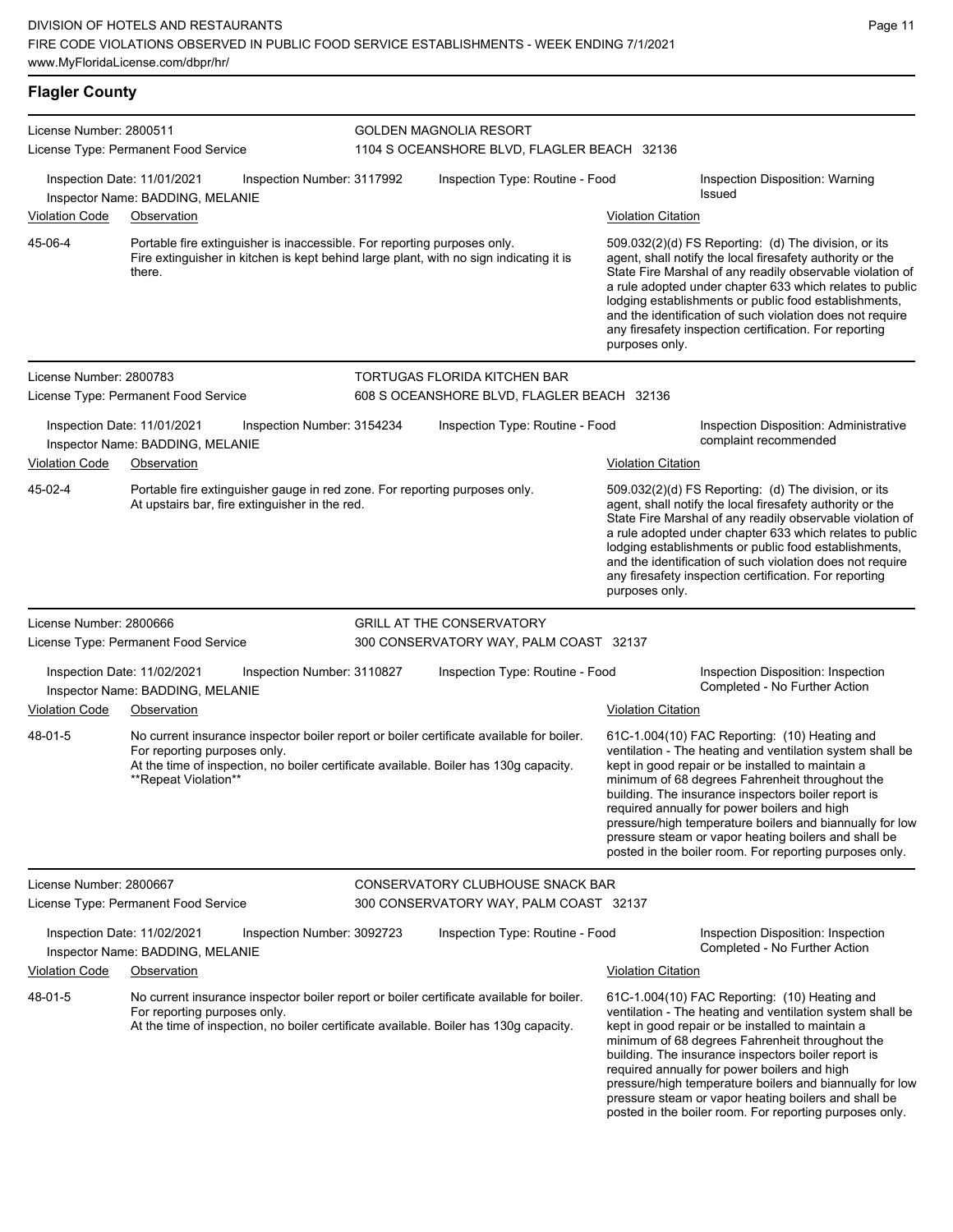| <b>Flagler County</b> |  |  |
|-----------------------|--|--|
|                       |  |  |

| License Number: 2800758                                                                                                               |                                                                 |                                                                                     | <b>KAWA SUSHI</b>                                                                                                                                    |                                                                                                                                                                                                                                                                                                                                                                  |                                                                                                                                                                                                                                                                                                                                                                                                                                              |                                                                 |  |  |
|---------------------------------------------------------------------------------------------------------------------------------------|-----------------------------------------------------------------|-------------------------------------------------------------------------------------|------------------------------------------------------------------------------------------------------------------------------------------------------|------------------------------------------------------------------------------------------------------------------------------------------------------------------------------------------------------------------------------------------------------------------------------------------------------------------------------------------------------------------|----------------------------------------------------------------------------------------------------------------------------------------------------------------------------------------------------------------------------------------------------------------------------------------------------------------------------------------------------------------------------------------------------------------------------------------------|-----------------------------------------------------------------|--|--|
|                                                                                                                                       | License Type: Permanent Food Service                            |                                                                                     | 1475 PALM COAST PKWY NW, PALM COAST 32137                                                                                                            |                                                                                                                                                                                                                                                                                                                                                                  |                                                                                                                                                                                                                                                                                                                                                                                                                                              |                                                                 |  |  |
| Inspection Date: 10/29/2021<br>Inspection Number: 3108104<br>Inspector Name: BADDING, MELANIE                                         |                                                                 |                                                                                     | Inspection Type: Routine - Food                                                                                                                      |                                                                                                                                                                                                                                                                                                                                                                  | <b>Inspection Disposition: Emergency</b><br>order recommended                                                                                                                                                                                                                                                                                                                                                                                |                                                                 |  |  |
| <b>Violation Code</b><br>Observation                                                                                                  |                                                                 |                                                                                     |                                                                                                                                                      |                                                                                                                                                                                                                                                                                                                                                                  | <b>Violation Citation</b>                                                                                                                                                                                                                                                                                                                                                                                                                    |                                                                 |  |  |
|                                                                                                                                       |                                                                 |                                                                                     |                                                                                                                                                      |                                                                                                                                                                                                                                                                                                                                                                  |                                                                                                                                                                                                                                                                                                                                                                                                                                              |                                                                 |  |  |
| 45-02-4                                                                                                                               |                                                                 |                                                                                     | Portable fire extinguisher gauge in red zone. For reporting purposes only.<br>At silver fire extinguisher by hand wash sink in kitchen, in red zone. |                                                                                                                                                                                                                                                                                                                                                                  | 509.032(2)(d) FS Reporting: (d) The division, or its<br>agent, shall notify the local firesafety authority or the<br>State Fire Marshal of any readily observable violation of<br>a rule adopted under chapter 633 which relates to public<br>lodging establishments or public food establishments,<br>and the identification of such violation does not require<br>any firesafety inspection certification. For reporting<br>purposes only. |                                                                 |  |  |
| License Number: 2800879                                                                                                               |                                                                 |                                                                                     | <b>RED KOI</b>                                                                                                                                       |                                                                                                                                                                                                                                                                                                                                                                  |                                                                                                                                                                                                                                                                                                                                                                                                                                              |                                                                 |  |  |
|                                                                                                                                       | License Type: Permanent Food Service                            |                                                                                     |                                                                                                                                                      | 101 PALM HARBOR PKWY, UNIT B-118, PALM COAST 32137                                                                                                                                                                                                                                                                                                               |                                                                                                                                                                                                                                                                                                                                                                                                                                              |                                                                 |  |  |
|                                                                                                                                       | Inspection Date: 10/29/2021<br>Inspector Name: BADDING, MELANIE | Inspection Number: 3092254                                                          |                                                                                                                                                      | Inspection Type: Routine - Food                                                                                                                                                                                                                                                                                                                                  |                                                                                                                                                                                                                                                                                                                                                                                                                                              | Inspection Disposition: Administrative<br>complaint recommended |  |  |
| <b>Violation Code</b>                                                                                                                 | Observation                                                     |                                                                                     |                                                                                                                                                      |                                                                                                                                                                                                                                                                                                                                                                  | <b>Violation Citation</b>                                                                                                                                                                                                                                                                                                                                                                                                                    |                                                                 |  |  |
| 48-04-4<br>of the building. For reporting purposes only.<br>Two propane tanks larger than 2.7lb stored by back door of establishment. |                                                                 | Propane tank (larger than 2.7 lb. water capacity/1 lb. gas capacity) located inside |                                                                                                                                                      | 509.032(2)(d) FS Reporting: (d) The division, or its<br>agent, shall notify the local firesafety authority or the<br>State Fire Marshal of any readily observable violation of<br>a rule adopted under chapter 633 which relates to public<br>lodging establishments or public food establishments,<br>and the identification of such violation does not require |                                                                                                                                                                                                                                                                                                                                                                                                                                              |                                                                 |  |  |

any firesafety inspection certification. For reporting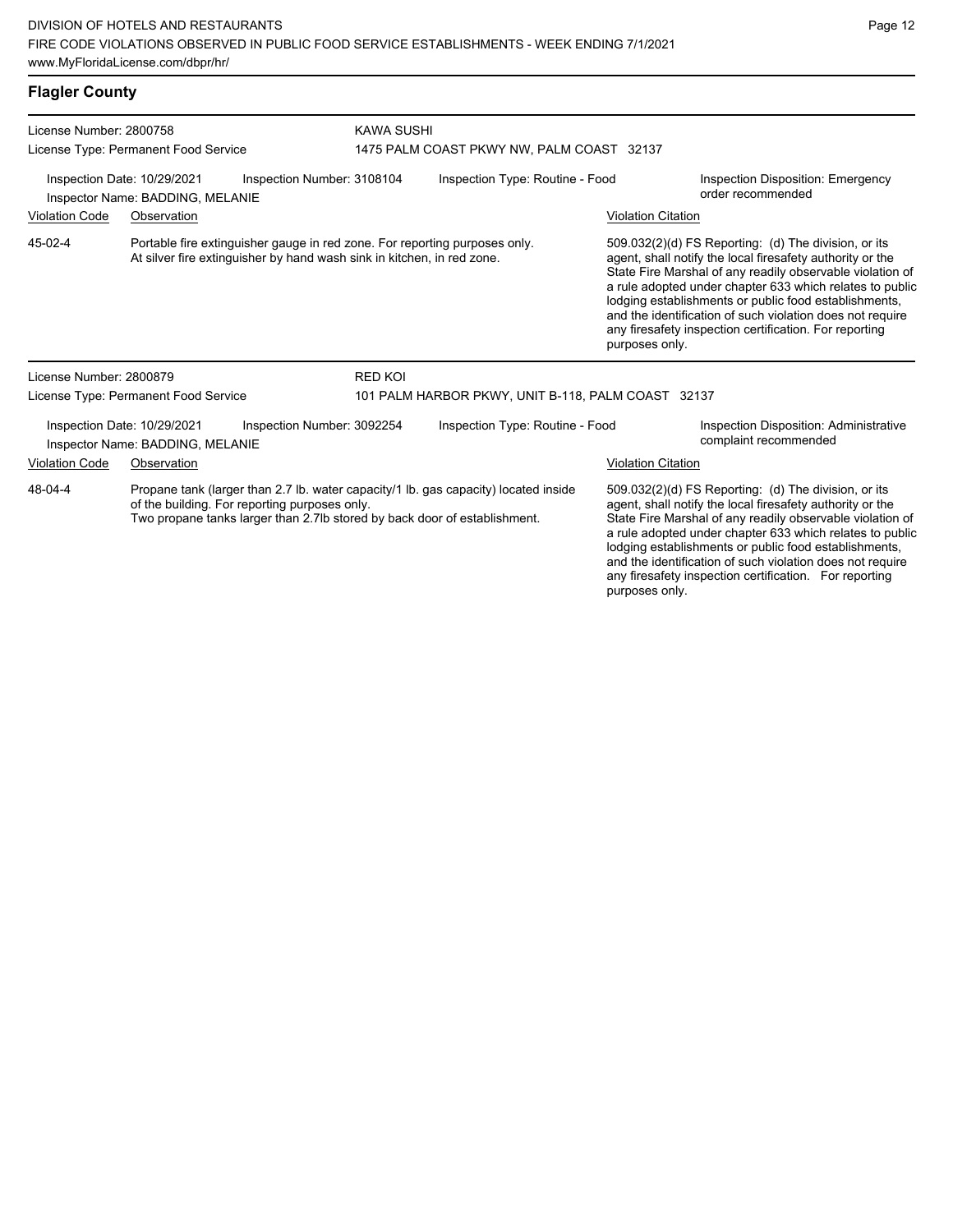| License Number: 3917638 |                                                                  |                            | SARKU JAPAN           |                                                                                                                                                                   |                           |                                                                                                                                                                                                                                                                                                                                                                                                                            |  |  |
|-------------------------|------------------------------------------------------------------|----------------------------|-----------------------|-------------------------------------------------------------------------------------------------------------------------------------------------------------------|---------------------------|----------------------------------------------------------------------------------------------------------------------------------------------------------------------------------------------------------------------------------------------------------------------------------------------------------------------------------------------------------------------------------------------------------------------------|--|--|
|                         | License Type: Permanent Food Service                             |                            |                       | 459 BRANDON TOWN CENTER, WESTFIELD BRANDON, BRANDON 33511                                                                                                         |                           |                                                                                                                                                                                                                                                                                                                                                                                                                            |  |  |
|                         | Inspection Date: 11/01/2021<br>Inspector Name: MOULDER, BRITTANY | Inspection Number: 3136212 |                       | Inspection Type: Routine - Food                                                                                                                                   |                           | Inspection Disposition: Inspection<br>Completed - No Further Action                                                                                                                                                                                                                                                                                                                                                        |  |  |
| Violation Code          | Observation                                                      |                            |                       |                                                                                                                                                                   | <b>Violation Citation</b> |                                                                                                                                                                                                                                                                                                                                                                                                                            |  |  |
| 45-04-4                 | Observed 2 mini fryers in kitchen across from ice machine        |                            |                       | Use of cooking equipment producing grease laden vapors/smoke with no hood<br>suppression system installed. Notified Fire AHJ. For reporting purposes only.        | purposes only.            | 509.032(2)(d) FS Reporting: (d) The division, or its<br>agent, shall notify the local firesafety authority or the<br>State Fire Marshal of any readily observable violation of<br>a rule adopted under chapter 633 which relates to public<br>lodging establishments or public food establishments,<br>and the identification of such violation does not require<br>any firesafety inspection certification. For reporting |  |  |
| License Number: 3917332 |                                                                  |                            |                       | VALE FOOD COMPANY TAMPA                                                                                                                                           |                           |                                                                                                                                                                                                                                                                                                                                                                                                                            |  |  |
|                         | License Type: Permanent Food Service                             |                            |                       | 501 N FRANKLIN ST, TAMPA 33602                                                                                                                                    |                           |                                                                                                                                                                                                                                                                                                                                                                                                                            |  |  |
|                         | Inspection Date: 11/04/2021<br>Inspector Name: EHLERS, MICHAEL   | Inspection Number: 3127622 |                       | Inspection Type: Routine - Food                                                                                                                                   |                           | Inspection Disposition: Emergency<br>order recommended                                                                                                                                                                                                                                                                                                                                                                     |  |  |
| <b>Violation Code</b>   | Observation                                                      |                            |                       |                                                                                                                                                                   | <b>Violation Citation</b> |                                                                                                                                                                                                                                                                                                                                                                                                                            |  |  |
| 45-06-4                 | behind reach in freezer.                                         |                            |                       | Portable fire extinguisher is inaccessible. For reporting purposes only. On wall                                                                                  | purposes only.            | 509.032(2)(d) FS Reporting: (d) The division, or its<br>agent, shall notify the local firesafety authority or the<br>State Fire Marshal of any readily observable violation of<br>a rule adopted under chapter 633 which relates to public<br>lodging establishments or public food establishments,<br>and the identification of such violation does not require<br>any firesafety inspection certification. For reporting |  |  |
| License Number: 3917710 |                                                                  |                            | DUCKY'S               |                                                                                                                                                                   |                           |                                                                                                                                                                                                                                                                                                                                                                                                                            |  |  |
|                         | License Type: Permanent Food Service                             |                            |                       | 4100 GEORGE J BEAN PKWY AIRSIDE A, GATE A8 STE 2735, TAMPA 33607                                                                                                  |                           |                                                                                                                                                                                                                                                                                                                                                                                                                            |  |  |
|                         | Inspection Date: 11/01/2021<br>Inspector Name: CANNELLA, MARK    | Inspection Number: 3091600 |                       | Inspection Type: Routine - Food                                                                                                                                   |                           | Inspection Disposition: Inspection<br>Completed - No Further Action                                                                                                                                                                                                                                                                                                                                                        |  |  |
| <b>Violation Code</b>   | Observation                                                      |                            |                       |                                                                                                                                                                   | <b>Violation Citation</b> |                                                                                                                                                                                                                                                                                                                                                                                                                            |  |  |
| 45-05-4                 | wash sink.                                                       |                            |                       | Portable fire extinguisher missing from its designated location. For reporting<br>purposes only. K class fire extinguisher stored on floor next to employee hand  | purposes only.            | 509.032(2)(d) FS Reporting: (d) The division, or its<br>agent, shall notify the local firesafety authority or the<br>State Fire Marshal of any readily observable violation of<br>a rule adopted under chapter 633 which relates to public<br>lodging establishments or public food establishments,<br>and the identification of such violation does not require<br>any firesafety inspection certification. For reporting |  |  |
| License Number: 3917725 |                                                                  |                            | <b>AUNTIE ANNIE'S</b> |                                                                                                                                                                   |                           |                                                                                                                                                                                                                                                                                                                                                                                                                            |  |  |
|                         | License Type: Permanent Food Service                             |                            |                       | 4100 GEORGE J BEAN PKWY A-2 2751, TERMINAL A, TAMPA 33607                                                                                                         |                           |                                                                                                                                                                                                                                                                                                                                                                                                                            |  |  |
|                         | Inspection Date: 11/01/2021<br>Inspector Name: CANNELLA, MARK    | Inspection Number: 3120782 |                       | Inspection Type: Routine - Food                                                                                                                                   |                           | Inspection Disposition: Inspection<br>Completed - No Further Action                                                                                                                                                                                                                                                                                                                                                        |  |  |
| Violation Code          | Observation                                                      |                            |                       |                                                                                                                                                                   | <b>Violation Citation</b> |                                                                                                                                                                                                                                                                                                                                                                                                                            |  |  |
| 47-03-4                 |                                                                  |                            |                       | Observed electrical wiring in disrepair. For reporting purposes only. Electrical<br>outlet on wall over employee hand wash sink in back area with exposed wiring. | purposes only.            | 509.032(2)(d) FS Reporting: (d) The division, or its<br>agent, shall notify the local firesafety authority or the<br>State Fire Marshal of any readily observable violation of<br>a rule adopted under chapter 633 which relates to public<br>lodging establishments or public food establishments,<br>and the identification of such violation does not require<br>any firesafety inspection certification. For reporting |  |  |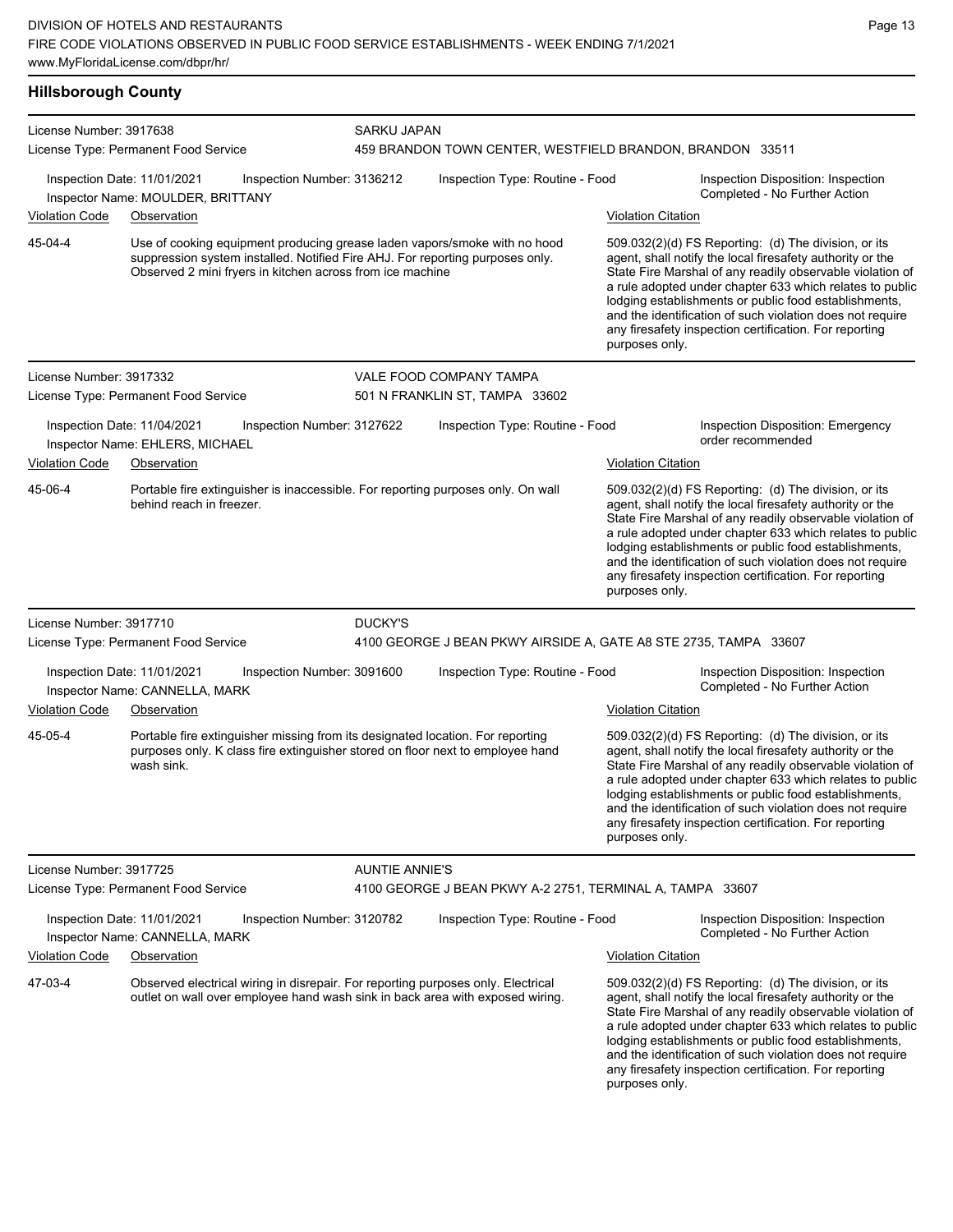| <b>Hillsborough County</b> |  |
|----------------------------|--|
|----------------------------|--|

| License Number: 3918148<br>License Type: Permanent Food Service                             |             | <b>PDQ</b><br>4100 GEORGE J BEAN PKWY AIRSIDE C, SPACE A-2-2689, TAMPA 33607                                                                                       |                                 |  |  |                           |                                                                                                                                                                                                                                                                                                                                                                                                                            |
|---------------------------------------------------------------------------------------------|-------------|--------------------------------------------------------------------------------------------------------------------------------------------------------------------|---------------------------------|--|--|---------------------------|----------------------------------------------------------------------------------------------------------------------------------------------------------------------------------------------------------------------------------------------------------------------------------------------------------------------------------------------------------------------------------------------------------------------------|
| Inspection Number: 3121804<br>Inspection Date: 11/03/2021<br>Inspector Name: CANNELLA, MARK |             |                                                                                                                                                                    | Inspection Type: Routine - Food |  |  |                           | Inspection Disposition: Inspection<br>Completed - No Further Action                                                                                                                                                                                                                                                                                                                                                        |
| <b>Violation Code</b>                                                                       | Observation |                                                                                                                                                                    |                                 |  |  | <b>Violation Citation</b> |                                                                                                                                                                                                                                                                                                                                                                                                                            |
| 45-05-4                                                                                     |             | Portable fire extinguisher missing from its designated location. For reporting<br>purposes only. K class fire extinguisher stored on floor by walk in cooler door. |                                 |  |  | purposes only.            | 509.032(2)(d) FS Reporting: (d) The division, or its<br>agent, shall notify the local firesafety authority or the<br>State Fire Marshal of any readily observable violation of<br>a rule adopted under chapter 633 which relates to public<br>lodging establishments or public food establishments,<br>and the identification of such violation does not require<br>any firesafety inspection certification. For reporting |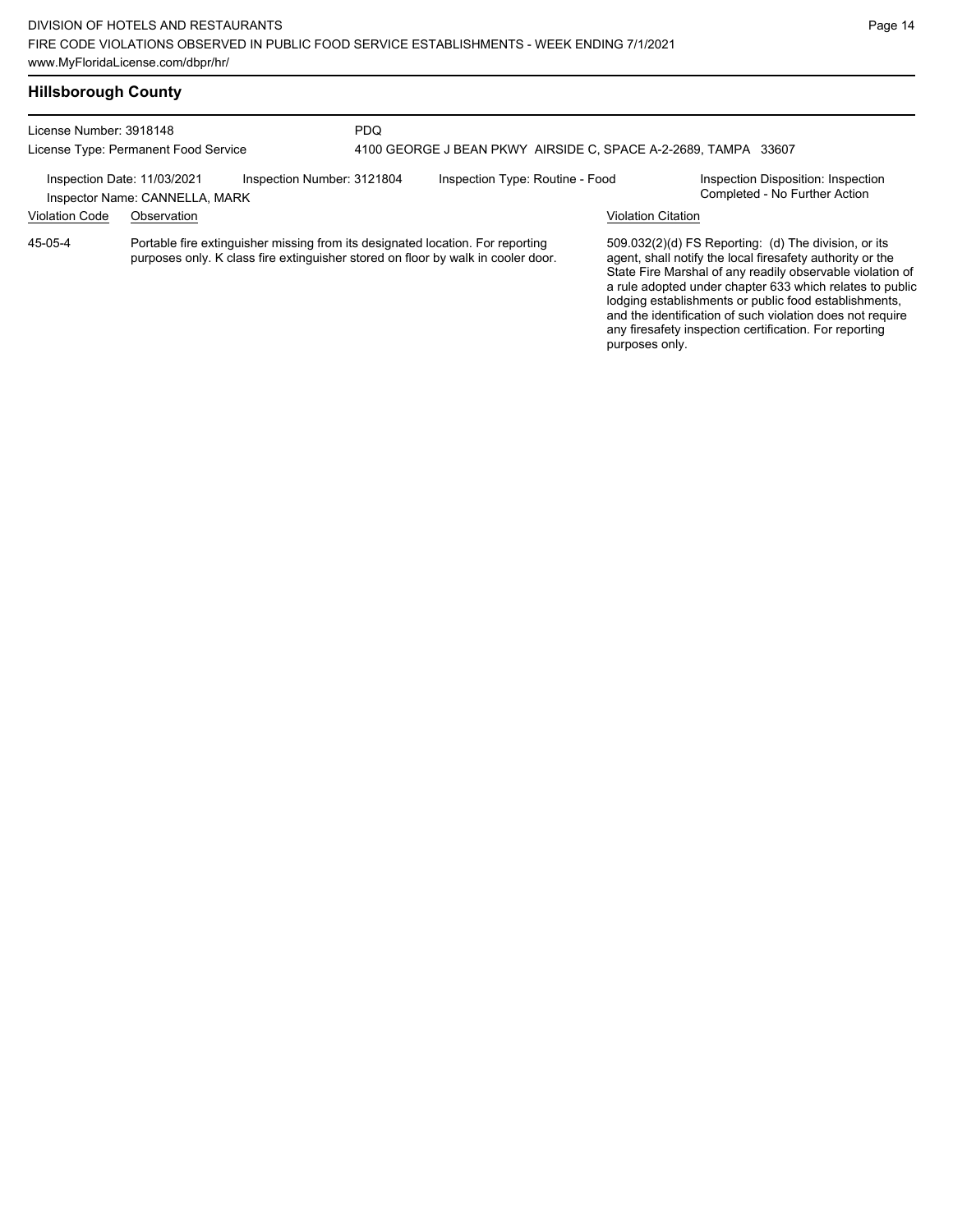| License Number: 4606602<br>License Type: Permanent Food Service<br>Inspection Date: 11/01/2021<br>Inspection Number: 3119969<br>Inspector Name: DOMKOWSKI, DANIEL |                                                                                                                                                                                                         |                            | ZARAGOZA'S ICE CREAM SHOP<br>26455 OLD 41 RD UNIT 21, BONITA SPRINGS 34135 |                                 |                                                                                                                                                                                                                                                                                                                                                                                                                                              |                                                                     |  |
|-------------------------------------------------------------------------------------------------------------------------------------------------------------------|---------------------------------------------------------------------------------------------------------------------------------------------------------------------------------------------------------|----------------------------|----------------------------------------------------------------------------|---------------------------------|----------------------------------------------------------------------------------------------------------------------------------------------------------------------------------------------------------------------------------------------------------------------------------------------------------------------------------------------------------------------------------------------------------------------------------------------|---------------------------------------------------------------------|--|
|                                                                                                                                                                   |                                                                                                                                                                                                         |                            | Inspection Type: Routine - Food                                            |                                 |                                                                                                                                                                                                                                                                                                                                                                                                                                              | Inspection Disposition: Warning<br>Issued                           |  |
| <b>Violation Code</b>                                                                                                                                             | Observation                                                                                                                                                                                             |                            |                                                                            |                                 | <b>Violation Citation</b>                                                                                                                                                                                                                                                                                                                                                                                                                    |                                                                     |  |
| 48-04-4                                                                                                                                                           | Propane tank (larger than 2.7 lb. water capacity/1 lb. gas capacity) located inside<br>of the building. For reporting purposes only. This is a repeat violation from<br>11/5/2020. **Repeat Violation** |                            |                                                                            |                                 | 509.032(2)(d) FS Reporting: (d) The division, or its<br>agent, shall notify the local firesafety authority or the<br>State Fire Marshal of any readily observable violation of<br>a rule adopted under chapter 633 which relates to public<br>lodging establishments or public food establishments,<br>and the identification of such violation does not require<br>any firesafety inspection certification. For reporting<br>purposes only. |                                                                     |  |
| License Number: 4606603                                                                                                                                           |                                                                                                                                                                                                         |                            | <b>SENOR TACO</b>                                                          |                                 |                                                                                                                                                                                                                                                                                                                                                                                                                                              |                                                                     |  |
|                                                                                                                                                                   | License Type: Permanent Food Service                                                                                                                                                                    |                            | 26455 OLD 41 ROAD SUITE 1, BONITA SPRINGS 34135                            |                                 |                                                                                                                                                                                                                                                                                                                                                                                                                                              |                                                                     |  |
|                                                                                                                                                                   | Inspection Date: 11/01/2021<br>Inspector Name: DOMKOWSKI, DANIEL                                                                                                                                        | Inspection Number: 3132542 |                                                                            | Inspection Type: Routine - Food |                                                                                                                                                                                                                                                                                                                                                                                                                                              | Inspection Disposition: Inspection<br>Completed - No Further Action |  |
| Violation Code                                                                                                                                                    | Observation                                                                                                                                                                                             |                            |                                                                            |                                 | <b>Violation Citation</b>                                                                                                                                                                                                                                                                                                                                                                                                                    |                                                                     |  |
| 45-02-4<br>Portable fire extinguisher gauge in red zone. For reporting purposes only. Fire<br>extinguisher at left side entrance to kitchen, gauge in the red.    |                                                                                                                                                                                                         |                            |                                                                            |                                 | 509.032(2)(d) FS Reporting: (d) The division, or its<br>agent, shall notify the local firesafety authority or the<br>State Fire Marshal of any readily observable violation of<br>a rule adopted under chapter 633 which relates to public<br>lodging establishments or public food establishments,                                                                                                                                          |                                                                     |  |

and the identification of such violation does not require any firesafety inspection certification. For reporting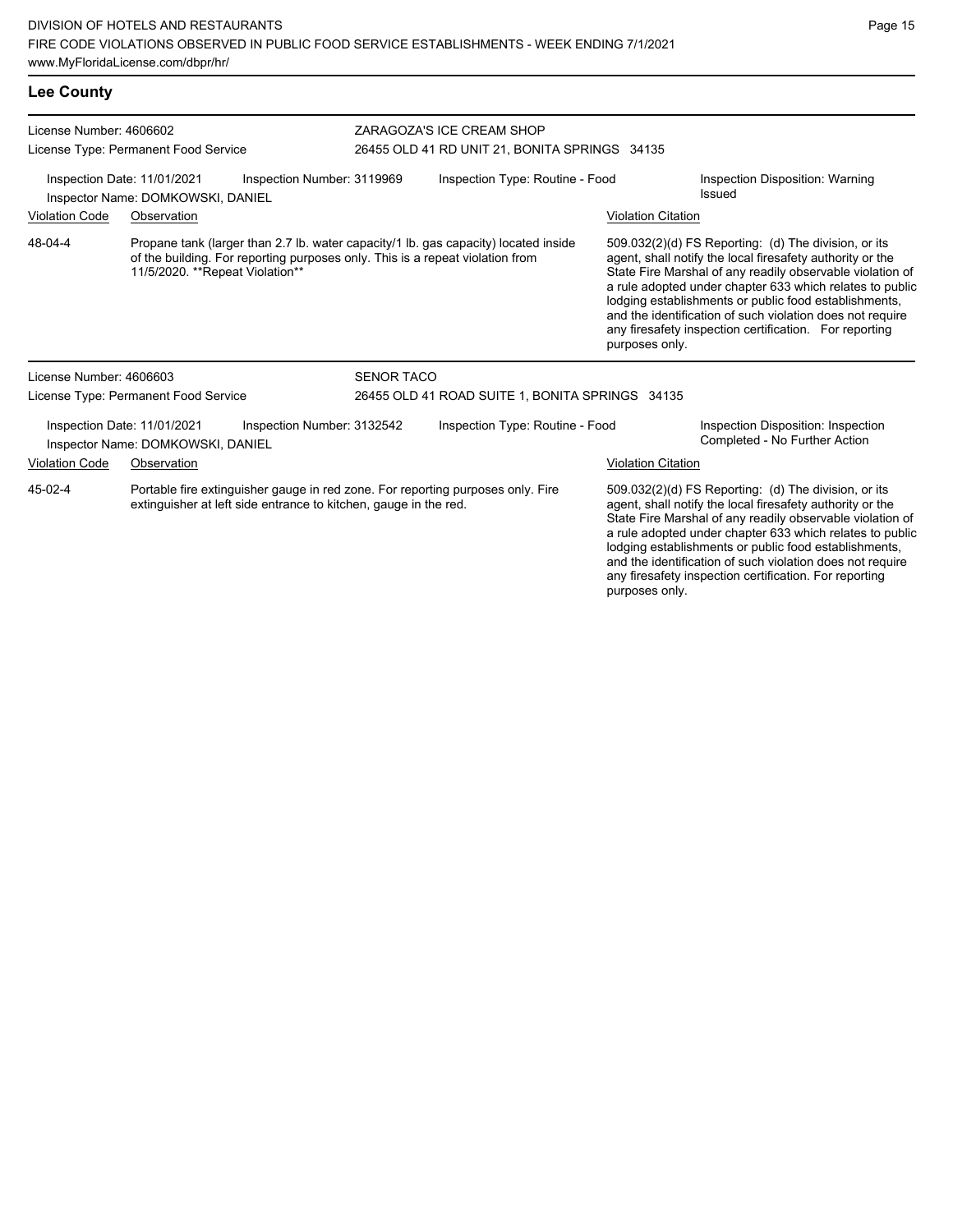|  | <b>Leon County</b> |
|--|--------------------|
|--|--------------------|

| License Number: 4703622     | License Type: Permanent Food Service                                                                                       |                            | CASA GRANDE BAR AND GRILL<br>3212 APALACHEE PKWY, TALLAHASSEE 32311 |                                                                                                                                                                                                                                                                                                                                                                                                                                              |  |
|-----------------------------|----------------------------------------------------------------------------------------------------------------------------|----------------------------|---------------------------------------------------------------------|----------------------------------------------------------------------------------------------------------------------------------------------------------------------------------------------------------------------------------------------------------------------------------------------------------------------------------------------------------------------------------------------------------------------------------------------|--|
| Inspection Date: 11/02/2021 | Inspector Name: SMITH, PAUL                                                                                                | Inspection Number: 3089644 | Inspection Type: Routine - Food                                     | Inspection Disposition: Inspection<br>Completed - No Further Action                                                                                                                                                                                                                                                                                                                                                                          |  |
| <b>Violation Code</b>       | Observation                                                                                                                |                            |                                                                     | <b>Violation Citation</b>                                                                                                                                                                                                                                                                                                                                                                                                                    |  |
| 45-05-4                     | Portable fire extinguisher missing from its designated location. For reporting<br>purposes only. On floor under hand sink. |                            |                                                                     | 509.032(2)(d) FS Reporting: (d) The division, or its<br>agent, shall notify the local firesafety authority or the<br>State Fire Marshal of any readily observable violation of<br>a rule adopted under chapter 633 which relates to public<br>lodging establishments or public food establishments,<br>and the identification of such violation does not require<br>any firesafety inspection certification. For reporting<br>purposes only. |  |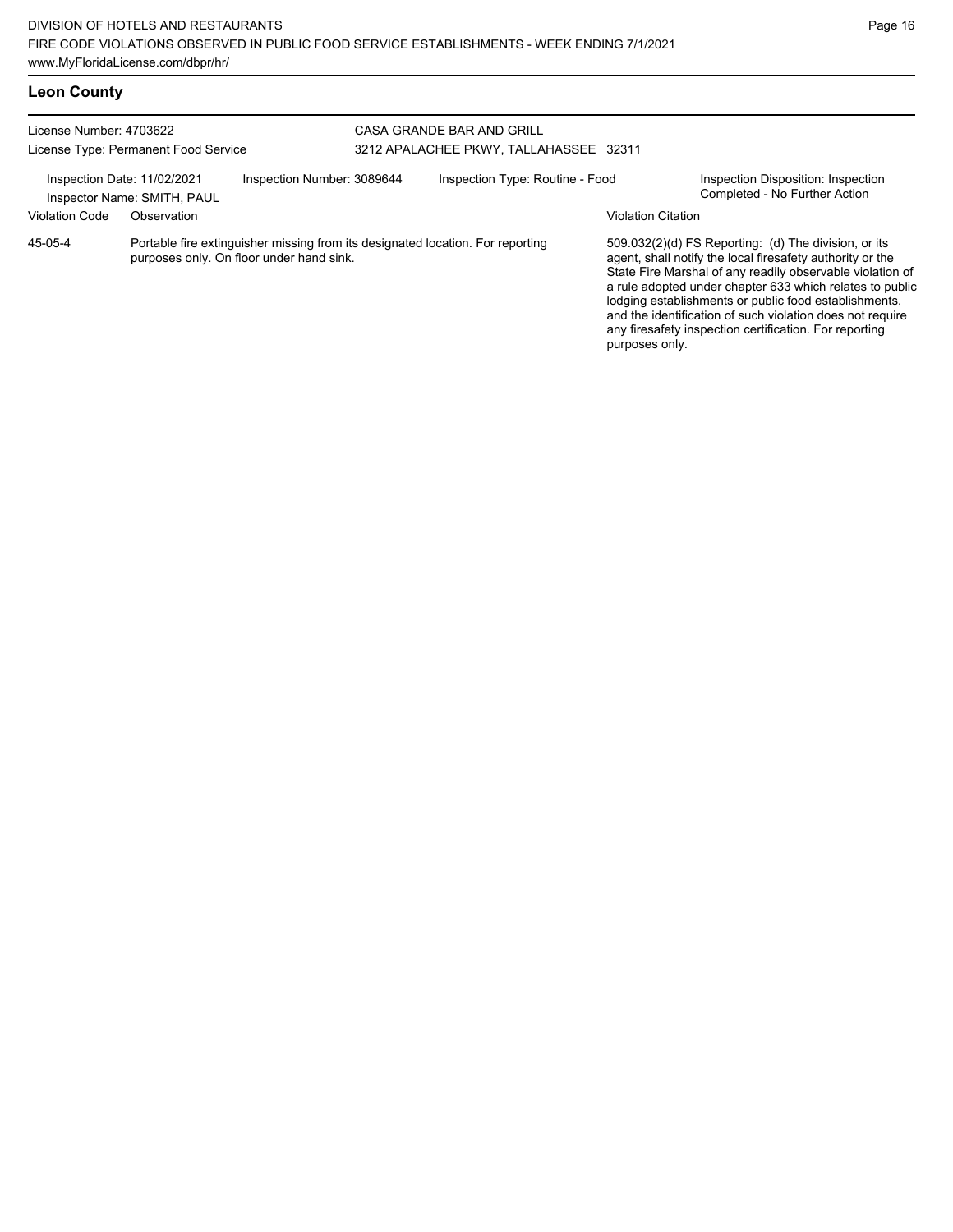| License Number: 5202067<br>License Type: Permanent Food Service                                                                                                                                                    |             |  |                                 | <b>GOLDEN CORRAL</b>            |                                                                                                                                                                                                                                                                                                                                                                                                                            |                                                                     |  |  |
|--------------------------------------------------------------------------------------------------------------------------------------------------------------------------------------------------------------------|-------------|--|---------------------------------|---------------------------------|----------------------------------------------------------------------------------------------------------------------------------------------------------------------------------------------------------------------------------------------------------------------------------------------------------------------------------------------------------------------------------------------------------------------------|---------------------------------------------------------------------|--|--|
|                                                                                                                                                                                                                    |             |  | 2111 SW COLLEGE RD. OCALA 34471 |                                 |                                                                                                                                                                                                                                                                                                                                                                                                                            |                                                                     |  |  |
| Inspection Number: 3114031<br>Inspection Date: 11/03/2021<br>Inspector Name: GARNER, DHANIQUA                                                                                                                      |             |  |                                 | Inspection Type: Routine - Food |                                                                                                                                                                                                                                                                                                                                                                                                                            | Inspection Disposition: Inspection<br>Completed - No Further Action |  |  |
| <b>Violation Code</b>                                                                                                                                                                                              | Observation |  |                                 |                                 | <b>Violation Citation</b>                                                                                                                                                                                                                                                                                                                                                                                                  |                                                                     |  |  |
| $45-02-4$<br>Portable fire extinguisher gauge in red zone. For reporting purposes only.<br>Observed fire extinguisher located in front register area where servsafe certificates<br>are kept in "overcharge" zone. |             |  |                                 | purposes only.                  | 509.032(2)(d) FS Reporting: (d) The division, or its<br>agent, shall notify the local firesafety authority or the<br>State Fire Marshal of any readily observable violation of<br>a rule adopted under chapter 633 which relates to public<br>lodging establishments or public food establishments,<br>and the identification of such violation does not require<br>any firesafety inspection certification. For reporting |                                                                     |  |  |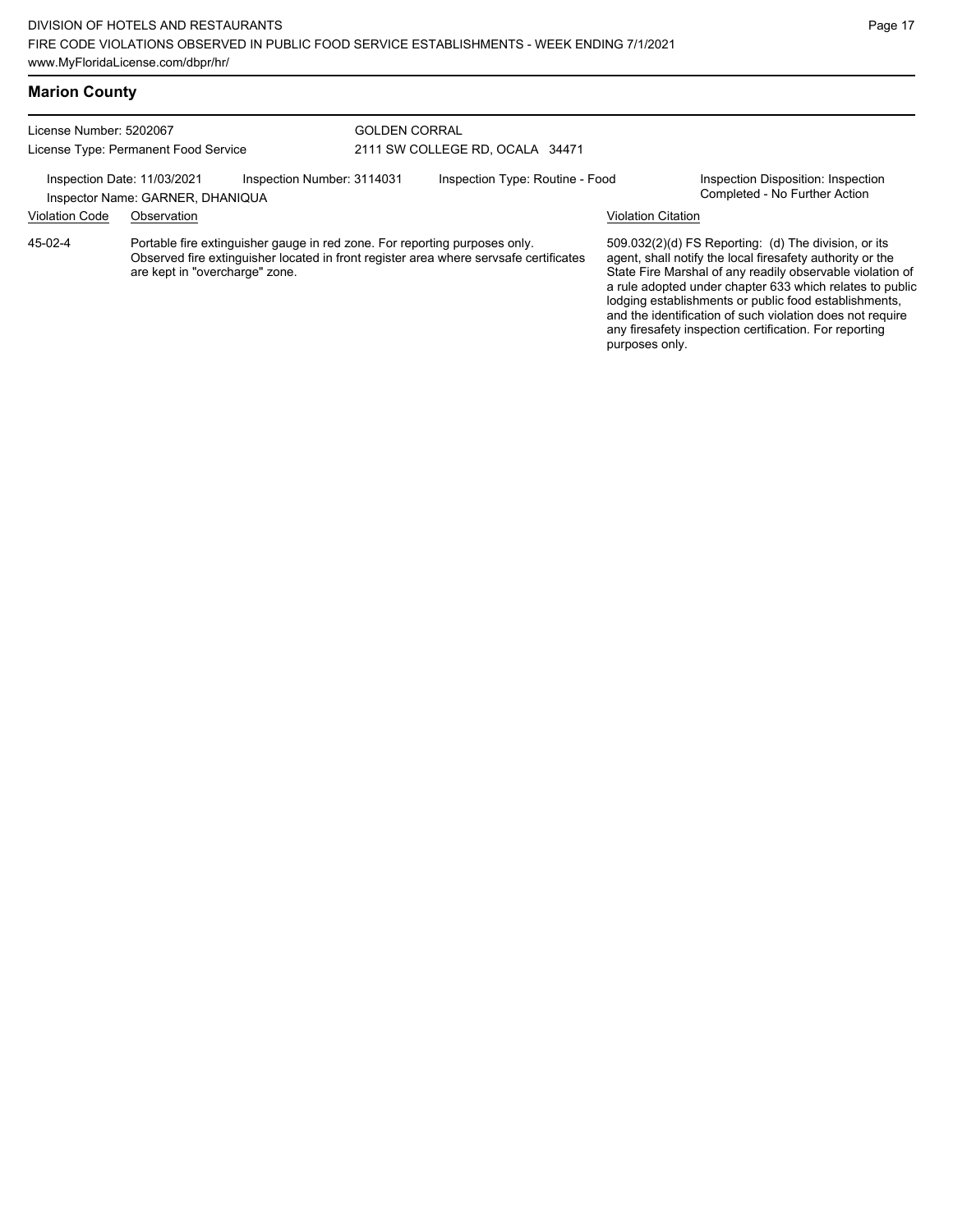| License Number: 5812851                                                                                                                                                                                       | License Type: Permanent Food Service                           |                                                                                                                                                     | <b>SENOR FROG'S</b><br>8747 INTERNATIONAL DR UNIT C, ORLANDO 32819 |                                                                                                                                                                                                                                                                                                     |                                                                                                                                                                                                                                                                                                                                                                                                                            |  |  |
|---------------------------------------------------------------------------------------------------------------------------------------------------------------------------------------------------------------|----------------------------------------------------------------|-----------------------------------------------------------------------------------------------------------------------------------------------------|--------------------------------------------------------------------|-----------------------------------------------------------------------------------------------------------------------------------------------------------------------------------------------------------------------------------------------------------------------------------------------------|----------------------------------------------------------------------------------------------------------------------------------------------------------------------------------------------------------------------------------------------------------------------------------------------------------------------------------------------------------------------------------------------------------------------------|--|--|
|                                                                                                                                                                                                               | Inspection Date: 10/29/2021<br>Inspector Name: BACHOO, SAVITRI | Inspection Number: 3101838                                                                                                                          | Inspection Type: Routine - Food                                    |                                                                                                                                                                                                                                                                                                     | Inspection Disposition: Inspection<br>Completed - No Further Action                                                                                                                                                                                                                                                                                                                                                        |  |  |
| <b>Violation Code</b>                                                                                                                                                                                         | Observation                                                    |                                                                                                                                                     |                                                                    | <b>Violation Citation</b>                                                                                                                                                                                                                                                                           |                                                                                                                                                                                                                                                                                                                                                                                                                            |  |  |
| 48-04-4                                                                                                                                                                                                       |                                                                | Propane tank (larger than 2.7 lb. water capacity/1 lb. gas capacity) located inside<br>of the building. For reporting purposes only Back door area. |                                                                    | purposes only.                                                                                                                                                                                                                                                                                      | 509.032(2)(d) FS Reporting: (d) The division, or its<br>agent, shall notify the local firesafety authority or the<br>State Fire Marshal of any readily observable violation of<br>a rule adopted under chapter 633 which relates to public<br>lodging establishments or public food establishments,<br>and the identification of such violation does not require<br>any firesafety inspection certification. For reporting |  |  |
| License Number: 5814977                                                                                                                                                                                       |                                                                |                                                                                                                                                     | <b>MEDITERRANEAN TASTE</b>                                         |                                                                                                                                                                                                                                                                                                     |                                                                                                                                                                                                                                                                                                                                                                                                                            |  |  |
|                                                                                                                                                                                                               | License Type: Permanent Food Service                           |                                                                                                                                                     | 4848 SOUTH APOPKA VINELAND ROAD, SUITE 208, ORLANDO 32819          |                                                                                                                                                                                                                                                                                                     |                                                                                                                                                                                                                                                                                                                                                                                                                            |  |  |
|                                                                                                                                                                                                               | Inspection Date: 11/03/2021<br>Inspector Name: KOSTELNY, ROGER | Inspection Number: 3111327                                                                                                                          | Inspection Type: Routine - Food                                    |                                                                                                                                                                                                                                                                                                     | Inspection Disposition: Inspection<br>Completed - No Further Action                                                                                                                                                                                                                                                                                                                                                        |  |  |
| <b>Violation Code</b>                                                                                                                                                                                         | Observation                                                    |                                                                                                                                                     |                                                                    | <b>Violation Citation</b>                                                                                                                                                                                                                                                                           |                                                                                                                                                                                                                                                                                                                                                                                                                            |  |  |
| Use of cooking equipment producing grease laden vapors/smoke with no hood<br>45-04-4<br>suppression system installed. Notified Fire AHJ. For reporting purposes only.<br>(2) table top fryers in the kitchen. |                                                                |                                                                                                                                                     |                                                                    | 509.032(2)(d) FS Reporting: (d) The division, or its<br>agent, shall notify the local firesafety authority or the<br>State Fire Marshal of any readily observable violation of<br>a rule adopted under chapter 633 which relates to public<br>lodging establishments or public food establishments. |                                                                                                                                                                                                                                                                                                                                                                                                                            |  |  |

lodging establishments or public food establishments, and the identification of such violation does not require any firesafety inspection certification. For reporting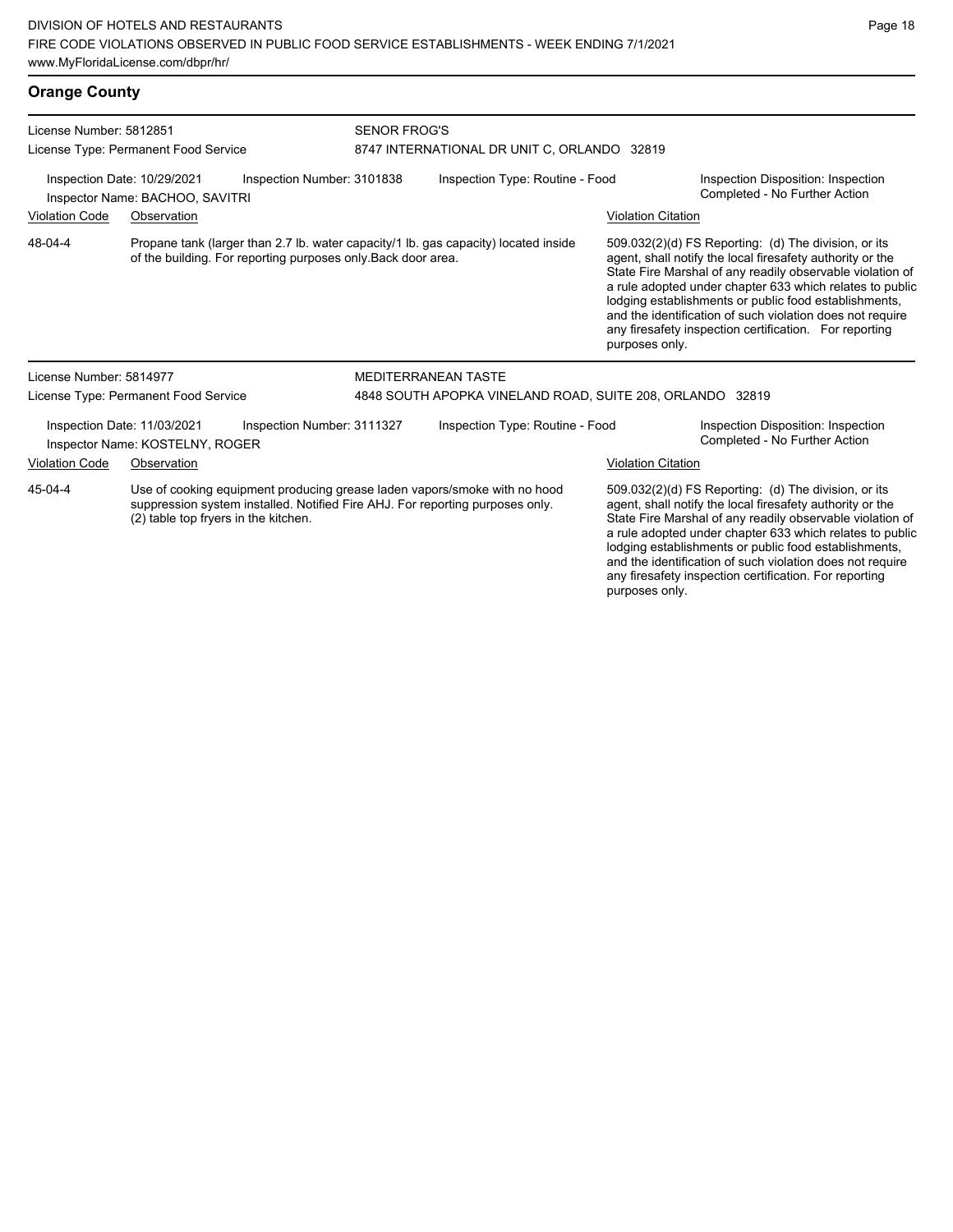| License Number: 6020677 |                                                                                                                                                                                                                                     |                            | <b>3 NATIVES JUPITER</b><br>4601 MILITARY TRAIL SUITE 107, JUPITER 33458 |                                                                                                                                                                                                                                                                                                                                                                                                                                              |                                                                                                                                                                                                                                                                                                                                                                                                                                                                                                          |  |  |
|-------------------------|-------------------------------------------------------------------------------------------------------------------------------------------------------------------------------------------------------------------------------------|----------------------------|--------------------------------------------------------------------------|----------------------------------------------------------------------------------------------------------------------------------------------------------------------------------------------------------------------------------------------------------------------------------------------------------------------------------------------------------------------------------------------------------------------------------------------|----------------------------------------------------------------------------------------------------------------------------------------------------------------------------------------------------------------------------------------------------------------------------------------------------------------------------------------------------------------------------------------------------------------------------------------------------------------------------------------------------------|--|--|
|                         | License Type: Permanent Food Service                                                                                                                                                                                                |                            |                                                                          |                                                                                                                                                                                                                                                                                                                                                                                                                                              |                                                                                                                                                                                                                                                                                                                                                                                                                                                                                                          |  |  |
|                         | Inspection Date: 11/04/2021<br>Inspector Name: ROTONDI, VICTOR                                                                                                                                                                      | Inspection Number: 3145851 | Inspection Type: Routine - Food                                          |                                                                                                                                                                                                                                                                                                                                                                                                                                              | Inspection Disposition: Warning<br>Issued                                                                                                                                                                                                                                                                                                                                                                                                                                                                |  |  |
| <b>Violation Code</b>   | Observation                                                                                                                                                                                                                         |                            |                                                                          | <b>Violation Citation</b>                                                                                                                                                                                                                                                                                                                                                                                                                    |                                                                                                                                                                                                                                                                                                                                                                                                                                                                                                          |  |  |
| 47-03-4                 | Observed electrical wiring in disrepair. For reporting purposes only electrical<br>outlet/cover missing/prep area./by bathrooms.                                                                                                    |                            |                                                                          | 509.032(2)(d) FS Reporting: (d) The division, or its<br>agent, shall notify the local firesafety authority or the<br>State Fire Marshal of any readily observable violation of<br>a rule adopted under chapter 633 which relates to public<br>lodging establishments or public food establishments,<br>and the identification of such violation does not require<br>any firesafety inspection certification. For reporting<br>purposes only. |                                                                                                                                                                                                                                                                                                                                                                                                                                                                                                          |  |  |
| License Number: 6022422 |                                                                                                                                                                                                                                     |                            | <b>DELRAY BEACH MARKET</b>                                               |                                                                                                                                                                                                                                                                                                                                                                                                                                              |                                                                                                                                                                                                                                                                                                                                                                                                                                                                                                          |  |  |
|                         | License Type: Permanent Food Service                                                                                                                                                                                                |                            | 33 SE 3 AVENUE #17 & #28, DELRAY BEACH 33483                             |                                                                                                                                                                                                                                                                                                                                                                                                                                              |                                                                                                                                                                                                                                                                                                                                                                                                                                                                                                          |  |  |
|                         | Inspection Date: 11/02/2021<br>Inspector Name: GOODWIN, NICHOLAS                                                                                                                                                                    | Inspection Number: 3117971 | Inspection Type: Routine - Food                                          |                                                                                                                                                                                                                                                                                                                                                                                                                                              | Inspection Disposition: Inspection<br>Completed - No Further Action                                                                                                                                                                                                                                                                                                                                                                                                                                      |  |  |
| <b>Violation Code</b>   | Observation                                                                                                                                                                                                                         |                            |                                                                          | <b>Violation Citation</b>                                                                                                                                                                                                                                                                                                                                                                                                                    |                                                                                                                                                                                                                                                                                                                                                                                                                                                                                                          |  |  |
| 48-01-5                 | No current insurance inspector boiler report or boiler certificate available for boiler.<br>For reporting purposes only.                                                                                                            |                            |                                                                          |                                                                                                                                                                                                                                                                                                                                                                                                                                              | 61C-1.004(10) FAC Reporting: (10) Heating and<br>ventilation - The heating and ventilation system shall be<br>kept in good repair or be installed to maintain a<br>minimum of 68 degrees Fahrenheit throughout the<br>building. The insurance inspectors boiler report is<br>required annually for power boilers and high<br>pressure/high temperature boilers and biannually for low<br>pressure steam or vapor heating boilers and shall be<br>posted in the boiler room. For reporting purposes only. |  |  |
| License Number: 6022425 |                                                                                                                                                                                                                                     | <b>TANUKI</b>              |                                                                          |                                                                                                                                                                                                                                                                                                                                                                                                                                              |                                                                                                                                                                                                                                                                                                                                                                                                                                                                                                          |  |  |
|                         | License Type: Permanent Food Service                                                                                                                                                                                                |                            | 33 SE 3 AVEN UNIT 21, DELRAY BEACH 33483                                 |                                                                                                                                                                                                                                                                                                                                                                                                                                              |                                                                                                                                                                                                                                                                                                                                                                                                                                                                                                          |  |  |
|                         | Inspection Date: 11/02/2021<br>Inspector Name: GOODWIN, NICHOLAS                                                                                                                                                                    | Inspection Number: 3130395 | Inspection Type: Routine - Food                                          |                                                                                                                                                                                                                                                                                                                                                                                                                                              | Inspection Disposition: Call Back -<br>Complied                                                                                                                                                                                                                                                                                                                                                                                                                                                          |  |  |
| <b>Violation Code</b>   | Observation                                                                                                                                                                                                                         |                            |                                                                          | <b>Violation Citation</b>                                                                                                                                                                                                                                                                                                                                                                                                                    |                                                                                                                                                                                                                                                                                                                                                                                                                                                                                                          |  |  |
| 48-01-5                 | - From initial inspection : No current insurance inspector boiler report or boiler<br>certificate available for boiler. For reporting purposes only. - From follow-up<br>inspection 2021-11-02: Next unannounced ** Time Extended** |                            |                                                                          |                                                                                                                                                                                                                                                                                                                                                                                                                                              | 61C-1.004(10) FAC Reporting: (10) Heating and<br>ventilation - The heating and ventilation system shall be<br>kept in good repair or be installed to maintain a<br>minimum of 68 degrees Fahrenheit throughout the<br>building. The insurance inspectors boiler report is<br>required annually for power boilers and high<br>pressure/high temperature boilers and biannually for low<br>pressure steam or vapor heating boilers and shall be<br>posted in the boiler room. For reporting purposes only. |  |  |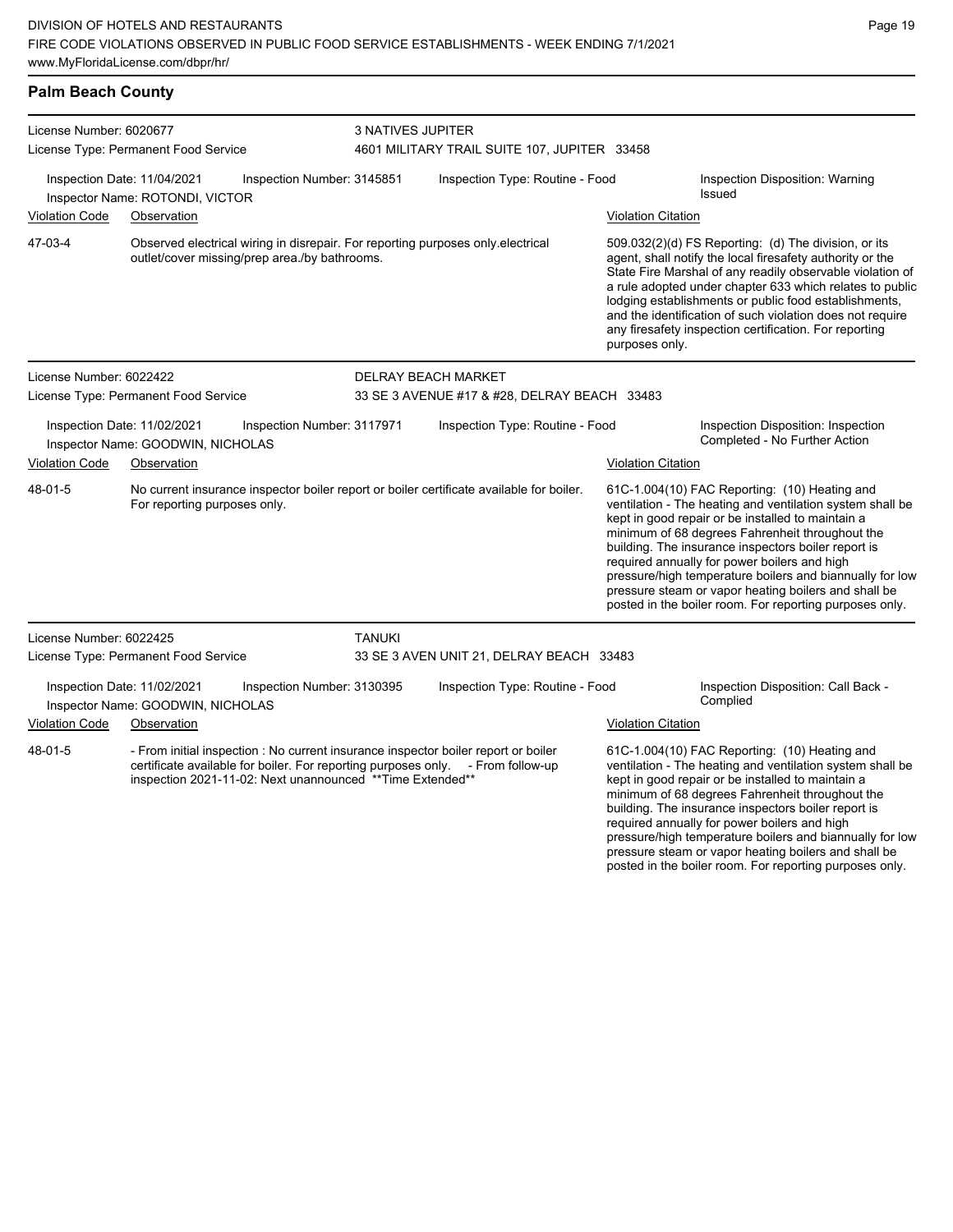### **Pinellas County**

| License Number: 6217995<br>License Type: Permanent Food Service<br>Inspection Date: 11/04/2021<br>Inspection Number: 3097918<br>Inspector Name: LOZANO, KELVIN |  |                                                            | MY HAPPY PLACE                              |                                 |                           |                                                                                                                                                                                                                                                                                                                                                                                                                            |  |
|----------------------------------------------------------------------------------------------------------------------------------------------------------------|--|------------------------------------------------------------|---------------------------------------------|---------------------------------|---------------------------|----------------------------------------------------------------------------------------------------------------------------------------------------------------------------------------------------------------------------------------------------------------------------------------------------------------------------------------------------------------------------------------------------------------------------|--|
|                                                                                                                                                                |  |                                                            | 16811 GULF BLVD, NORTH REDINGTON BEAC 33708 |                                 |                           |                                                                                                                                                                                                                                                                                                                                                                                                                            |  |
|                                                                                                                                                                |  |                                                            |                                             | Inspection Type: Routine - Food |                           | Inspection Disposition: Inspection<br>Completed - No Further Action                                                                                                                                                                                                                                                                                                                                                        |  |
| <b>Violation Code</b><br>Observation                                                                                                                           |  |                                                            |                                             |                                 | <b>Violation Citation</b> |                                                                                                                                                                                                                                                                                                                                                                                                                            |  |
| 49-05-4                                                                                                                                                        |  | Increase in seating from 0 to 26 seats                     |                                             |                                 | purposes only.            | 509.032(2)(d) FS Reporting: (d) The division, or its<br>agent, shall notify the local firesafety authority or the<br>State Fire Marshal of any readily observable violation of<br>a rule adopted under chapter 633 which relates to public<br>lodging establishments or public food establishments,<br>and the identification of such violation does not require<br>any firesafety inspection certification. For reporting |  |
| License Number: 6217026                                                                                                                                        |  |                                                            | <b>MARCOS PIZZA 8141</b>                    |                                 |                           |                                                                                                                                                                                                                                                                                                                                                                                                                            |  |
| License Type: Permanent Food Service                                                                                                                           |  |                                                            | 810 S MISSOURI AVE, CLEARWATER 33756        |                                 |                           |                                                                                                                                                                                                                                                                                                                                                                                                                            |  |
| Inspection Number: 3105793<br>Inspection Date: 10/29/2021<br>Inspector Name: LOZANO, KELVIN                                                                    |  |                                                            |                                             | Inspection Type: Routine - Food |                           | Inspection Disposition: Inspection<br>Completed - No Further Action                                                                                                                                                                                                                                                                                                                                                        |  |
| <b>Violation Code</b><br>Observation                                                                                                                           |  |                                                            |                                             |                                 | <b>Violation Citation</b> |                                                                                                                                                                                                                                                                                                                                                                                                                            |  |
| 45-05-4                                                                                                                                                        |  | Establishment has increased in seating from 10 to 22 seats |                                             |                                 |                           | 509.032(2)(d) FS Reporting: (d) The division, or its<br>agent, shall notify the local firesafety authority or the<br>State Fire Marshal of any readily observable violation of<br>a rule adopted under chapter 633 which relates to public<br>lodging establishments or public food establishments,<br>and the identification of such violation does not require                                                           |  |

any firesafety inspection certification. For reporting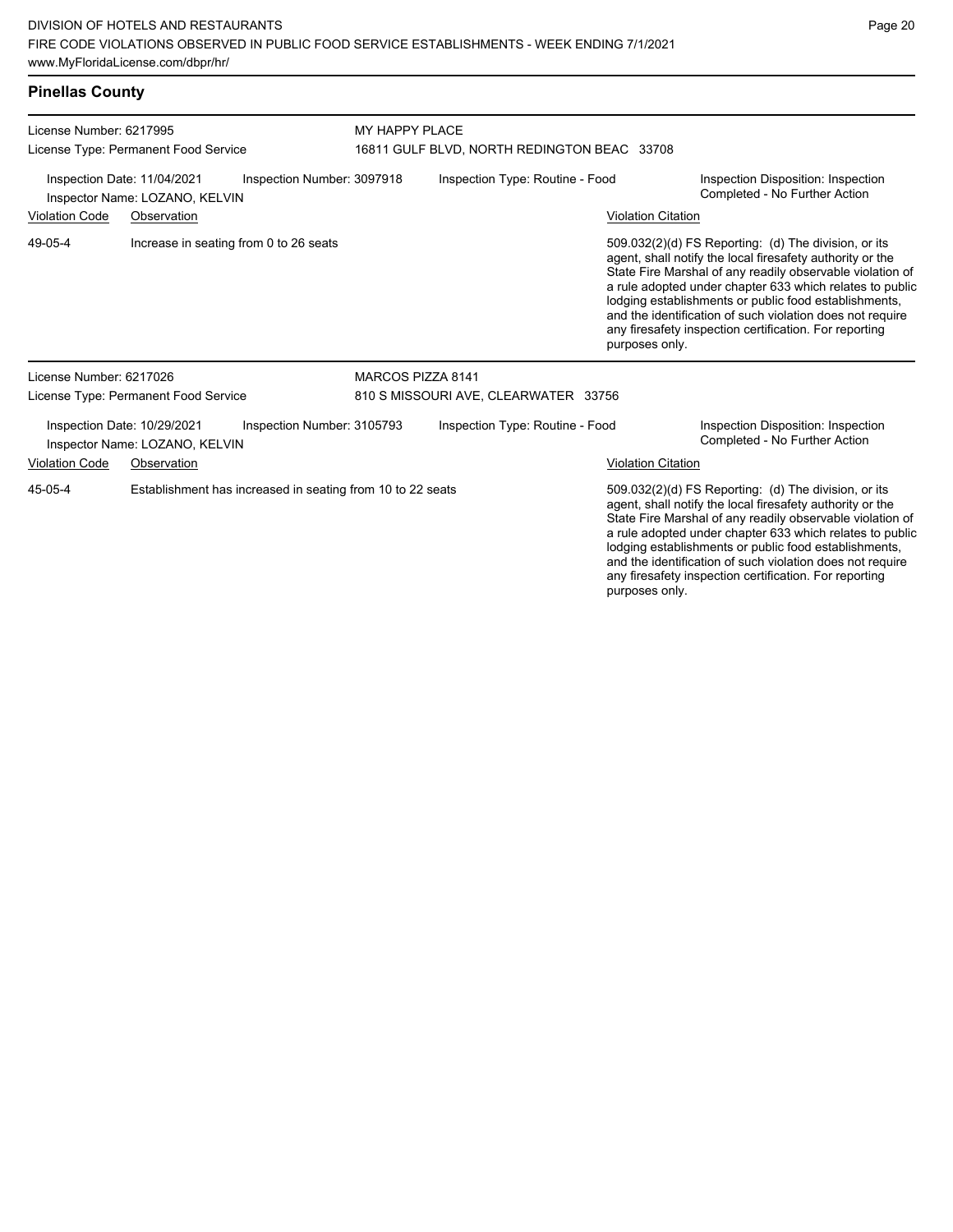# **Polk County**

| License Number: 6307556<br>License Type: Permanent Food Service                                                                          |                                                                                                              |  | MR & MRS CRAB LAKELAND<br>3770 LAKESIDE VILLAGE COURT, LAKELAND<br>33803 |  |                                                                                                                                                                                                                                                                                                                                                                                                                                                |                                 |  |
|------------------------------------------------------------------------------------------------------------------------------------------|--------------------------------------------------------------------------------------------------------------|--|--------------------------------------------------------------------------|--|------------------------------------------------------------------------------------------------------------------------------------------------------------------------------------------------------------------------------------------------------------------------------------------------------------------------------------------------------------------------------------------------------------------------------------------------|---------------------------------|--|
| Inspection Number: 3124661<br>Inspection Date: 11/04/2021<br>Inspector Name: BEAULIEU, STEPHANIE<br><b>Violation Code</b><br>Observation |                                                                                                              |  | Inspection Type: Routine - Food<br>Issued<br><b>Violation Citation</b>   |  |                                                                                                                                                                                                                                                                                                                                                                                                                                                | Inspection Disposition: Warning |  |
| 45-02-4                                                                                                                                  | Portable fire extinguisher gauge in red zone. For reporting purposes only. On cook<br>line next to hand sink |  |                                                                          |  | $509.032(2)(d)$ FS Reporting: (d) The division, or its<br>agent, shall notify the local firesafety authority or the<br>State Fire Marshal of any readily observable violation of<br>a rule adopted under chapter 633 which relates to public<br>lodging establishments or public food establishments,<br>and the identification of such violation does not require<br>any firesafety inspection certification. For reporting<br>purposes only. |                                 |  |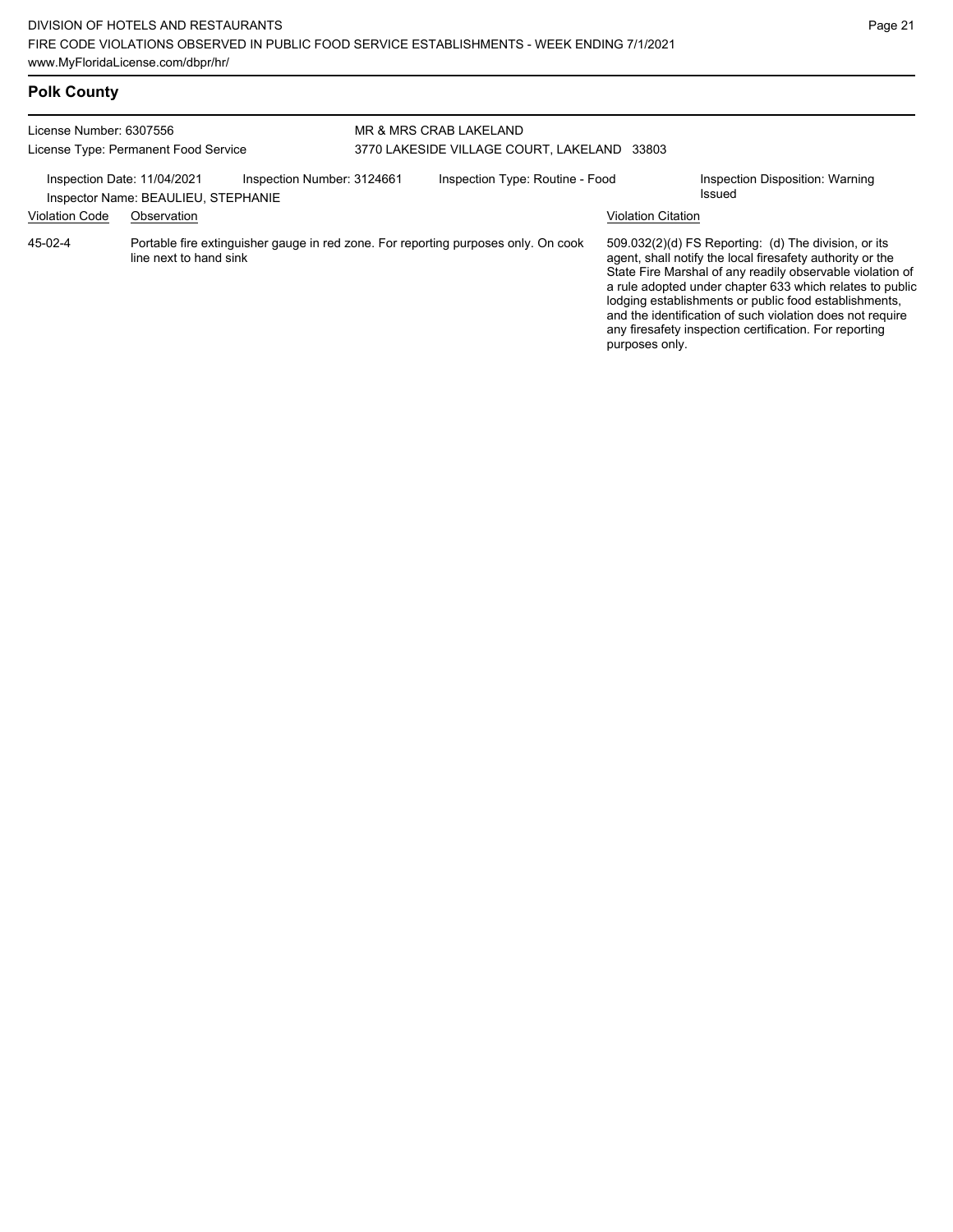| <b>Sarasota County</b>                                                                                                         |                                                                                                                                                              |                                                                                       |  |                                                                                                                                                                                                                                                                                                                                                                                                                                              |                                                                     |  |  |
|--------------------------------------------------------------------------------------------------------------------------------|--------------------------------------------------------------------------------------------------------------------------------------------------------------|---------------------------------------------------------------------------------------|--|----------------------------------------------------------------------------------------------------------------------------------------------------------------------------------------------------------------------------------------------------------------------------------------------------------------------------------------------------------------------------------------------------------------------------------------------|---------------------------------------------------------------------|--|--|
| License Number: 6804129                                                                                                        | License Type: Permanent Food Service                                                                                                                         | LE COLONNE<br>22 S BLVD OF PRESIDENTS, SARASOTA 34236                                 |  |                                                                                                                                                                                                                                                                                                                                                                                                                                              |                                                                     |  |  |
|                                                                                                                                | Inspection Date: 11/02/2021<br>Inspection Number: 3131296<br>Inspector Name: MCKEON, MICHAEL                                                                 | Inspection Type: Routine - Food                                                       |  |                                                                                                                                                                                                                                                                                                                                                                                                                                              | Inspection Disposition: Inspection<br>Completed - No Further Action |  |  |
| <b>Violation Code</b>                                                                                                          | Observation                                                                                                                                                  | <b>Violation Citation</b>                                                             |  |                                                                                                                                                                                                                                                                                                                                                                                                                                              |                                                                     |  |  |
| 46-01-4                                                                                                                        | Marked exit/path to marked exit blocked. For reporting purposes only.<br>Back exit in the hallway blocked by a desk and boxes.<br>Manager removed the items. |                                                                                       |  | 509.032(2)(d) FS Reporting: (d) The division, or its<br>agent, shall notify the local firesafety authority or the<br>State Fire Marshal of any readily observable violation of<br>a rule adopted under chapter 633 which relates to public<br>lodging establishments or public food establishments,<br>and the identification of such violation does not require<br>any firesafety inspection certification. For reporting<br>purposes only. |                                                                     |  |  |
| 47-03-4<br>Observed electrical wiring in disrepair. For reporting purposes only.<br>the hallway to the north of the cook line. |                                                                                                                                                              | Exposed wiring in outlets next to the reach in cooler in the wait station area and in |  | 509.032(2)(d) FS Reporting: (d) The division, or its<br>agent, shall notify the local firesafety authority or the<br>State Fire Marshal of any readily observable violation of<br>a rule adopted under chapter 633 which relates to public<br>lodging establishments or public food establishments,<br>and the identification of such violation does not require<br>any firesafety inspection certification. For reporting<br>purposes only. |                                                                     |  |  |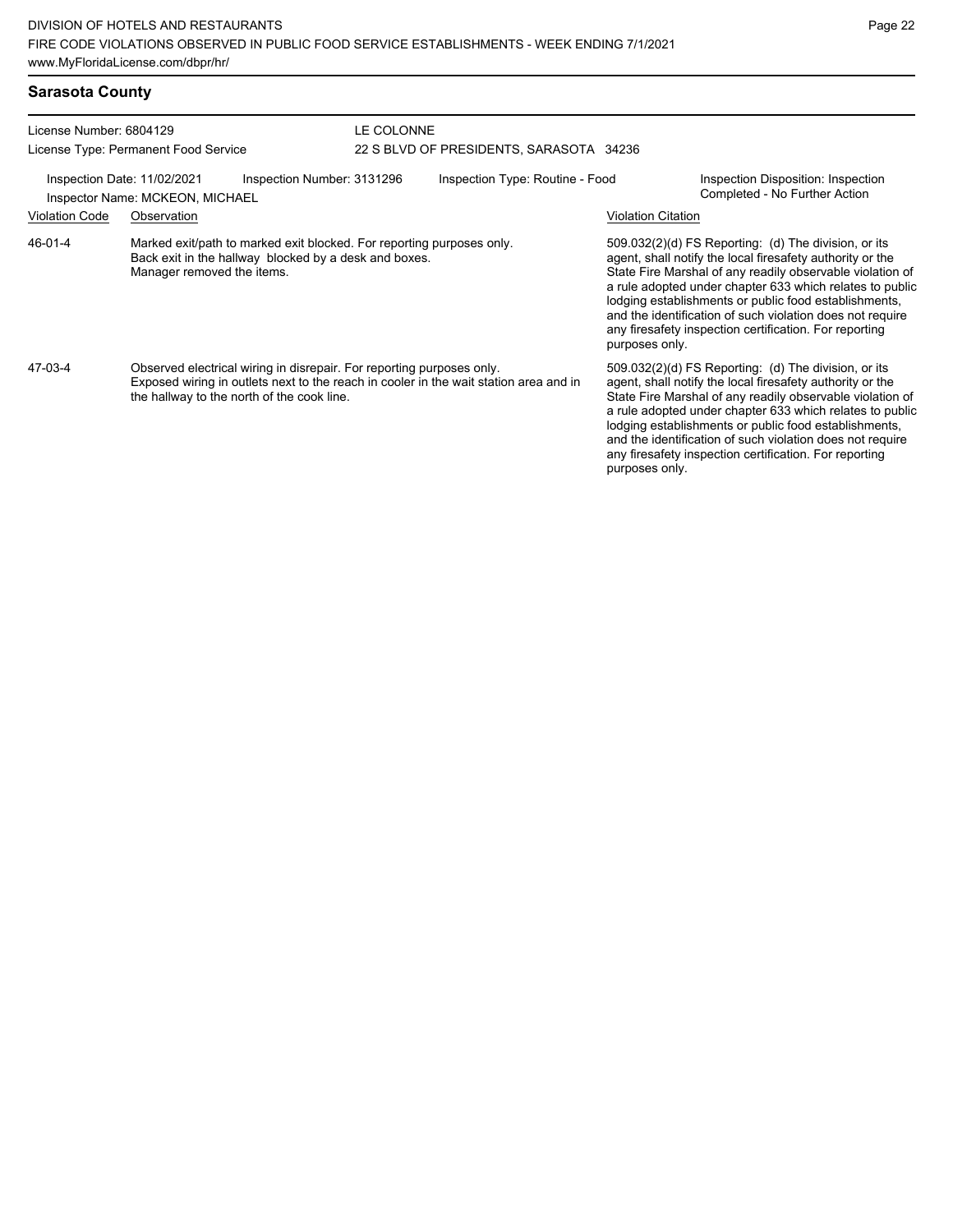#### **Seminole County**

| License Number: 6900038<br>License Type: Permanent Food Service<br>Inspection Date: 11/02/2021<br>Inspection Number: 3105717<br>Inspector Name: ANGEL, TERRY |                                                                   |                                                              | <b>RITE SEASON</b>                |                                                                                                                                                                                                                                                                |                           |                                                                                                                                                                                                                                                                                                                                                                                                                            |  |  |
|--------------------------------------------------------------------------------------------------------------------------------------------------------------|-------------------------------------------------------------------|--------------------------------------------------------------|-----------------------------------|----------------------------------------------------------------------------------------------------------------------------------------------------------------------------------------------------------------------------------------------------------------|---------------------------|----------------------------------------------------------------------------------------------------------------------------------------------------------------------------------------------------------------------------------------------------------------------------------------------------------------------------------------------------------------------------------------------------------------------------|--|--|
|                                                                                                                                                              |                                                                   |                                                              | 1220 S SANFORD AVE, SANFORD 32771 |                                                                                                                                                                                                                                                                |                           |                                                                                                                                                                                                                                                                                                                                                                                                                            |  |  |
|                                                                                                                                                              |                                                                   |                                                              | Inspection Type: Routine - Food   |                                                                                                                                                                                                                                                                |                           | <b>Inspection Disposition: Emergency</b><br>order recommended                                                                                                                                                                                                                                                                                                                                                              |  |  |
| <b>Violation Code</b>                                                                                                                                        | Observation                                                       |                                                              |                                   |                                                                                                                                                                                                                                                                | <b>Violation Citation</b> |                                                                                                                                                                                                                                                                                                                                                                                                                            |  |  |
| 48-04-4                                                                                                                                                      | Four tanks.<br>Priority: Reporting                                | located inside of the building. For reporting purposes only. |                                   | Observed: Propane tank (larger than 2.7 lb. water capacity/1 lb. gas capacity)                                                                                                                                                                                 | purposes only.            | 509.032(2)(d) FS Reporting: (d) The division, or its<br>agent, shall notify the local firesafety authority or the<br>State Fire Marshal of any readily observable violation of<br>a rule adopted under chapter 633 which relates to public<br>lodging establishments or public food establishments,<br>and the identification of such violation does not require<br>any firesafety inspection certification. For reporting |  |  |
| License Number: 6902905                                                                                                                                      |                                                                   |                                                              | MCDONALDS #4199                   |                                                                                                                                                                                                                                                                |                           |                                                                                                                                                                                                                                                                                                                                                                                                                            |  |  |
| License Type: Permanent Food Service                                                                                                                         |                                                                   |                                                              |                                   | 3785 ORLANDO DR, SANFORD 32773                                                                                                                                                                                                                                 |                           |                                                                                                                                                                                                                                                                                                                                                                                                                            |  |  |
|                                                                                                                                                              | Inspection Date: 10/29/2021<br>Inspector Name: THORNCROFT, ROBERT | Inspection Number: 3167917                                   |                                   | Inspection Type: Complaint Full                                                                                                                                                                                                                                |                           | Inspection Disposition: Inspection<br>Completed - No Further Action                                                                                                                                                                                                                                                                                                                                                        |  |  |
| <b>Violation Code</b>                                                                                                                                        | Observation                                                       |                                                              |                                   |                                                                                                                                                                                                                                                                | <b>Violation Citation</b> |                                                                                                                                                                                                                                                                                                                                                                                                                            |  |  |
| 47-03-4                                                                                                                                                      |                                                                   |                                                              |                                   | Observed electrical wiring in disrepair. For reporting purposes only Large 3 inch<br>conduit to the breaker panel is no longer secure. A junction box 4x8x12 is resting<br>on the floor in the kitchen. Operator has a contract to repair waiting for approval |                           | 509.032(2)(d) FS Reporting: (d) The division, or its<br>agent, shall notify the local firesafety authority or the<br>State Fire Marshal of any readily observable violation of<br>a rule adopted under chapter 633 which relates to public<br>lodging establishments or public food establishments,                                                                                                                        |  |  |

and the identification of such violation does not require any firesafety inspection certification. For reporting